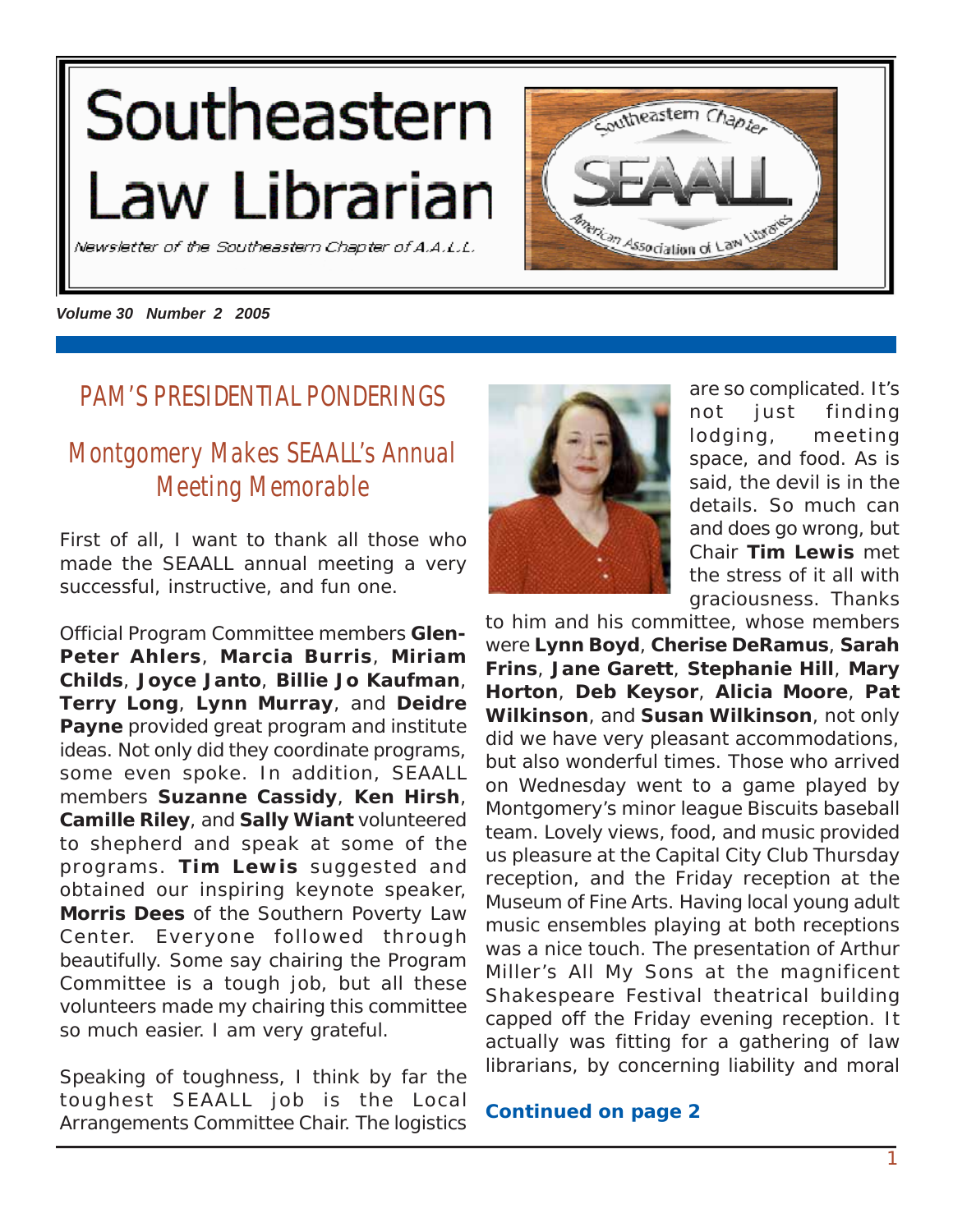

#### <span id="page-1-0"></span>responsibility. **Continued from page 1**

 The Local Arrangements Committee also outdid themselves in the number of sponsors and exhibitors they managed to obtain. Vendors were particularly generous in the drawing prizes as well. Tim and company "did Montgomery proud". Next year's Local Arrangements Committee for Baton Rouge is off to a good start, though. They had a drawing for a humongous goody-basket in the exhibits area.

#### Well done, everyone! **Pam Deemer,** President



# **ANNOUNCEMENTS**

The SEAALL general discussion list's address has changed. It is now [seaall-l@aallnet.org](mailto:seaall-l@aallnet.org||)

It has been a while since SEAALL has asked for input on how the Chapter has been meeting our members' needs. Once the SEAALL Board has such a survey, we can then create a current strategic plan. Realizing surveys can be annoying and useless sometimes, we are asking for volunteers to help create a meaningful survey. SEAALL Member-at-Large, **Virginia Smith** at Womble Carlyle Sandridge & Rice, has agreed to head up the task force to create the survey. Please contact her at [vsmith@wcsr.com i](mailto:vsmith@wcsr.com)f you wish to volunteer.

When I was working on committee appointments a couple of months before the annual meeting, I went to the SEAALL Handbook webpage and clicked on "Current Committee Roster". The SEAALL committees and their members are listed there from 1952 onwards. Having served on a service/social responsibility committee in the Atlanta Law Libraries Association (Community Affairs & Outreach), I was a little surprised to see SEAALL hasn't had such a committee in the past. I checked other AALL Chapters. The Law Librarians of New England Chapter has a "Service Committee" charged with identifying, publicizing, and promoting volunteer and community service activities for its members and assisting LLNE's Executive Committee with distribution of any funds to charitable or other nonprofit organizations. Some other AALL Chapters have Pro Bono committees. AALL, of course, has the Social Responsibilities SIS with standing committees to address issues of social change and social responsibility.

You know where I'm going with this. I would like to establish a SEAALL Communities Service Committee. It should identify, promote, and carry out nonpolitical volunteer and community service activities. This year, it would be a special committee. (To be a standing committee, our members would have to vote to change the SEAALL Articles to add it to the list of standing committees.) Do I have any volunteers? If so please contact me at libped@law.emory.edu.

**Pam Deemer,** President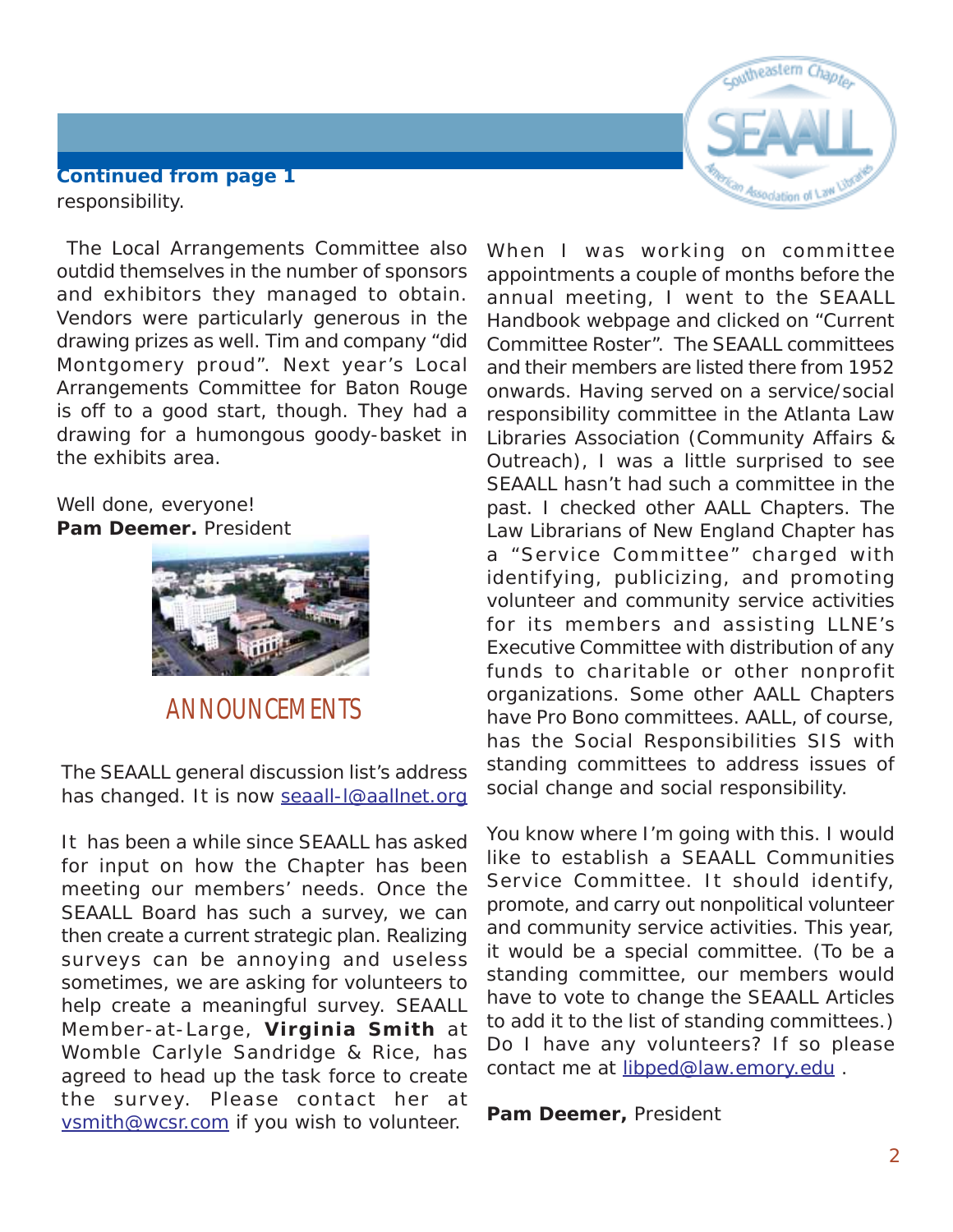# coutheastern Chapter

# **SOUTHEASTERN LAW LIBRARIAN**

The Southeastern Law Librarian (ISSN 0272-7560) is the official publication of the Southeastern Chapter of the American Association of Law Libraries. It is published quarterly and is distributed free to all SEAALL members. Editorial comments or submissions should be sent to:

Steven Melamut Information Technology Services Librarian Kathrine R. Everett Law Library University of North Carolina Chapel Hill, NC 27599-3385 (919)-962-1195 [melamut@email.unc.edu](mailto:melamut@email.unc.edu)

Submissions may be sent in hardcopy or electronic format. Direct transmission via electronic mail is preferred, but all standard size diskettes are acceptable, if delivered in IBM-based Wordperfect, Word, or plain ASCII format.

Newsletter Deadlines are: Winter January 30, 2004 Spring April 30, 2004 Summer July 31, 2004 Fall November 30, 2004

The opinions in the columns are those of the authors and do not necessarily represent those of SEAALL. The Southeastern Law Librarian is not copyrighted; however, permission should be sought from the authors and credit given when quoting or photocopying materials from the publication.

# **CONTENTS**

- [1 Pam's Presidential Ponderings](#page-0-0)
- [2 Announcements](#page-1-0)
- 3 Southeastern Law Librarian
- [4 SEAALL Officers](#page-3-0)
- [5 SEAALL Briefs](#page-4-0)
- [6 Membership Committee Notes](#page-5-0)
- [6 From The Editor](#page-5-0)

[7 Proposed Amendment To The](#page-6-0) [Articles Of Incorporation To Establish A](#page-6-0) SEAALL Community Services [Committee](#page-6-0)

[8 So You Want To Establish An](#page-7-0) [Archives, Or, Make Sure You Want What](#page-7-0) [You Ask](#page-7-0)

[9 Let's Turn The Tide Of Secrecy](#page-8-0)

[10 Summary Of The Managing Your](#page-9-0) [Manager Program](#page-9-0)

[12 Herding Online Serials: Links,](#page-11-0) [Lists, & Catalogs](#page-11-0)

[14 Information Authority and](#page-13-0) [Integrity: Keeping Your Lawyers Out of](#page-13-0) **[Trouble](#page-13-0)** 

[17 Service to SEAALL Award](#page-16-0)

[18 Service to SEAALL Award](#page-17-0) **[Recipients](#page-17-0)** 

[19 SEAALL FIinancial Statement](#page-18-0)

[20 SEAALL Committees 2005-2006](#page-19-0)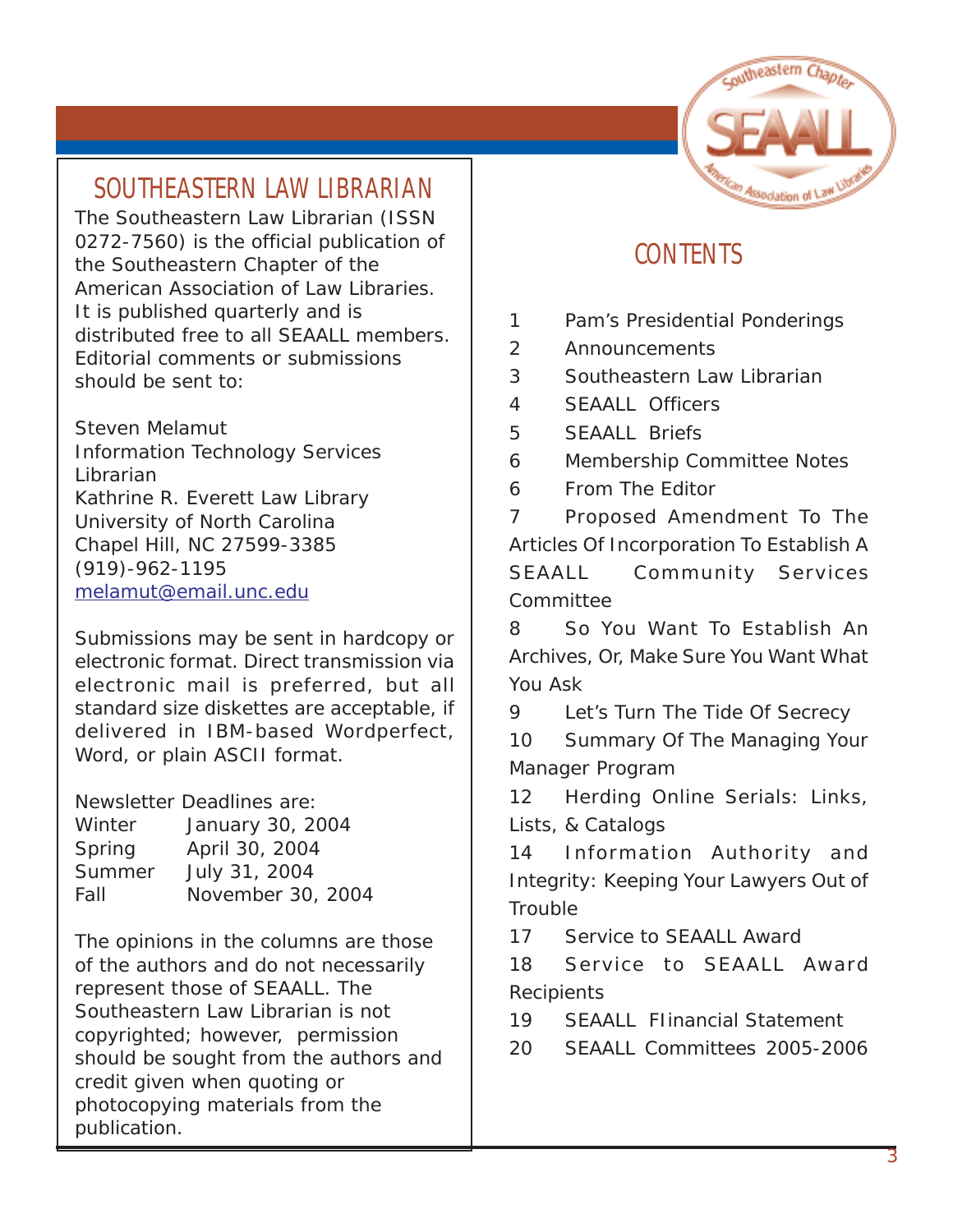# <span id="page-3-0"></span>**SEAALL OFFICERS**

#### **PRESIDENT Pamela E. Deemer**

Assistant Law Librarian, Cataloging & Acquisitions Services Emory University Hugh F. MacMillan Law Library 1301 Clifton Road Atlanta, GA 30322-2780 Phone: (404) 727-0850 [Email: libped@law.emory.edu](mailto:libped@law.emory.edu)

#### **VICE-PRESIDENT/PRESIDENT-ELECT**

#### **Anne Klinefelter**

Associate Director and Clinical Professor of Law Kathrine R. Everett Law Library University of North Carolina at Chapel Hill Campus Box #3385 Chapel Hill, NC 27599 Telephone: (919) 962-6202 Fax: (919) 962-1193 [Email: klinefel@email.unc.edu](mailto:klinefel@email.unc.edu)

#### **SECRETARY**

#### **Marian F. Parker**

Associate Dean for Information Services/ Director of the Professional Center Library Wake Forest University Professional Center Library P.O. Box 7206 Reynolds Station Winston-Salem, NC 27109-7206 Phone: (336) 758-4879 [Email: mparker@law.wfu.edu](mailto:mparker@law.wfu.edu)



#### **TREASURER John P. Bissett**

Catalog Librarian Washington and Lee University Lewis Hall Lexington, Va. 24450 Phone: (540) 458-8546 Fax: (540) 458-8967 [Email: bissettj@wlu.edu](mailto:bissettj@wlu.edu)

#### **IMMEDIATE PAST PRESIDENT Michael J. Petit**

Head, Cataloging and Bibliographic Access American University Washington College of Law Library 4801 Massachusetts Avenue, NW Washington DC, 20016 Phone: (202)274-4345 Fax: (202)274-4365 [Email: mpetit@wcl.american.edu](mailto:mpetit@wcl.american.edu)

# **MEMBERS-AT-LARGE**

#### **Georgia Chadwick**

Collection Development and Documents Librarian Law Library of Louisiana Louisiana Supreme Court 400 Royal Street New Orleans, LA 70130-2104 Phone: 504-310-2402 800-820-3038 toll free in Louisiana [Email: gdchadwi@lasc.org](mailto:gdchadwi@lasc.org)

#### **Virginia L. Smith**

Director of Information Resources Womble Carlyle Sandridge & Rice One West Fourth Street Winston-Salem, NC 27101 Phone: (336) 721-3794 Fax: (336) 726-9015 [Email: vsmith@wcsr.com](mailto:vsmith@wcsr.com)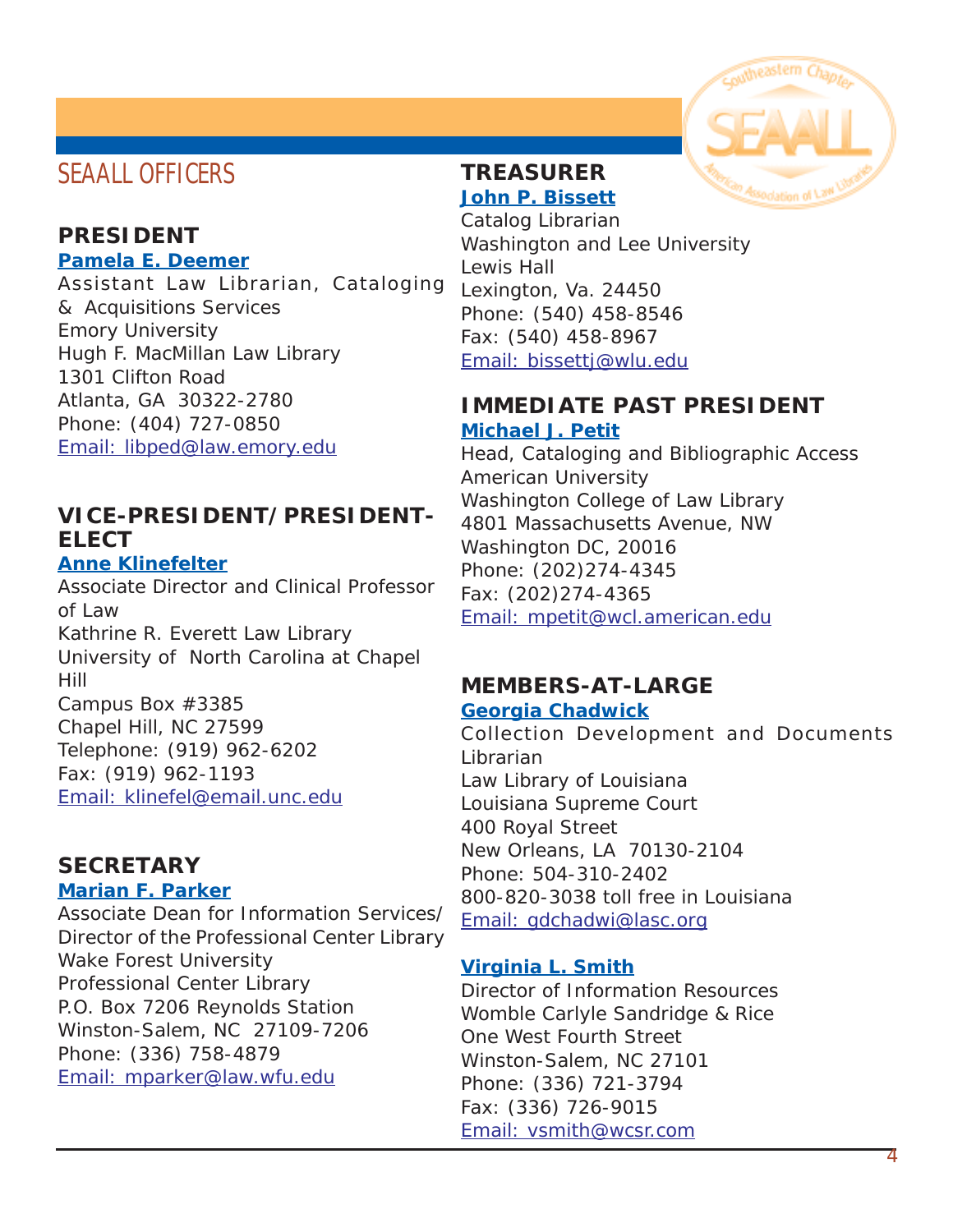

#### <span id="page-4-0"></span>**SEAALL BRIEFS compiled by Karin Den Bleyker** [Email: dbleyker@mc.edu](mailto:dbleyker@mc.edu)

#### **Florida**

#### **Florida A & M University Colllege of Law**

**Linda Sobey**, Cataloger and **Gary Yessin**, Reference Librarian, have each received a AALL Grant to attend the annual conference meeting in San Antonio in July.

**Linda Sobey** has also received a grant from the AALL Technical Services Special Interest Section to attend the Electronic Resources workshop prior to the annual conference.

The Florida A&M University Law Library just acquired the Making of Modern Law database to its collection. This database provides digital images on every page of 22,000 legal treatises on US and British law published from 1800 - 1926. It allows full text searching on more than 10 million pages and provides researchers access to critical legal history in ways not previously possible.

The FAMU Law Library Staff Team (consisting of 10 full-time staff) has won a 2005 David Productivity Award. The library won a certificate of commendation for its work in developing a public law library facility for Central Florida.

#### **Stetson University College of Law**

**Dr. Madison Mosley** died March 29 at the age of 55. Dr. Mosley was Director of the Law Library and Information Services and Associate Professor of Law at the Stetson University College of Law. He joined the Stetson staff in 1993 after earning his law degree from the College of Law. He served as Reference Librarian and Associate Director before being appointed Library Director in February 2001.

Dr. Mosley was an active member of the American Library Association and the ALA's Black Caucus; American Association of Law Libraries and the AALL's Southeastern Chapter; Florida Library Association; Association of College and Research Libraries; and the Florida Bar and National Bar Association. He also was active member in the community, serving as a member of the Avon Park city council, the cochair of St. Petersburg's Citizens Review Committee for the Police Department, and as the parliamentarian of the city's African-American Voter Education Committee.

In addition to his Stetson law degree, Dr. Mosley earned his Bachelor's degree in Library Science and English from Florida State University in 1971, his Master's degree in Library Science from the University of North Carolina at Greensboro in 1974, and his Doctorate in Library Science from Florida State University in 1980.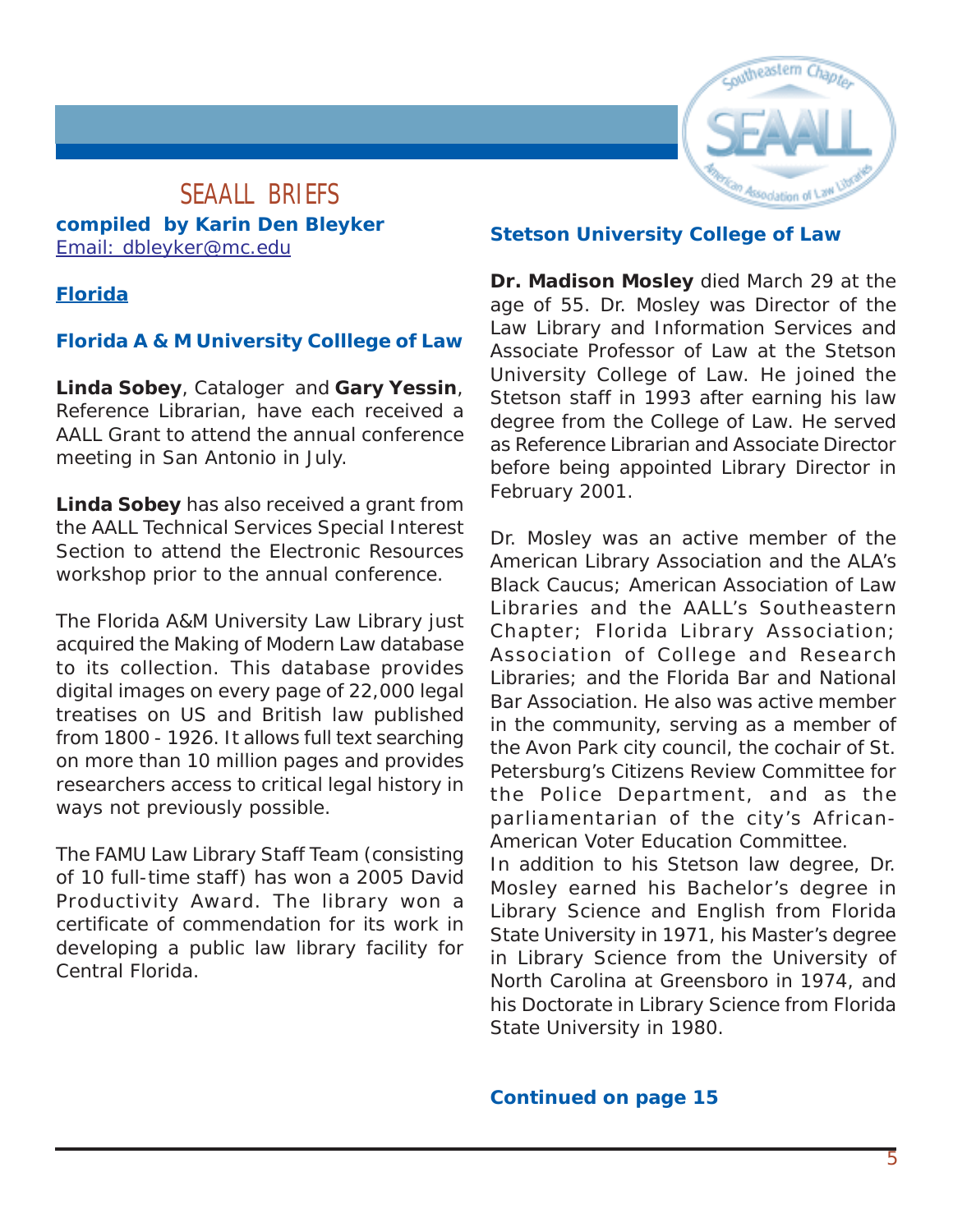

# <span id="page-5-0"></span>**MEMBERSHIP COMMITTEE NOTES**

The Membership Committee is excited about the table we'll have in the Activities Area at the San Antonio AALL meeting. We'll have information and pictures about SEAALL, to spread the word about what an awesome organization we have.

We'll be set up on Sunday from 9 a.m.-5 p.m., Monday from 9 a.m.-noon and 1:30 p.m.-5 p.m., and Tuesday from 9 a.m.-3 p.m. Please stop by and see us. If you have an hour or two and you'd like to help us staff the table we'd love to have you let me know at [sdeleve@olemiss.edu.](mailto:sdeleve@olemiss.edu)

If anyone in your library isn't yet a SEAALL member please encourage them to join. The dues are very reasonable, and the benefits like the newsletter and the annual meeting make it the best bargain around."

#### **Scott DeLeve**

Membership Committee Chair









# **FROM THE EDITOR**

Please think about submitting articles and news to the newsletter. Share interesting projects and news from your library with the SEAALL membership. Make this your newsletter!!

We are trying new types of articles and content, so your feedback is important.

Send your submission or comments to [melamut@email.unc.edu](mailto:melamut@email.unc.edu)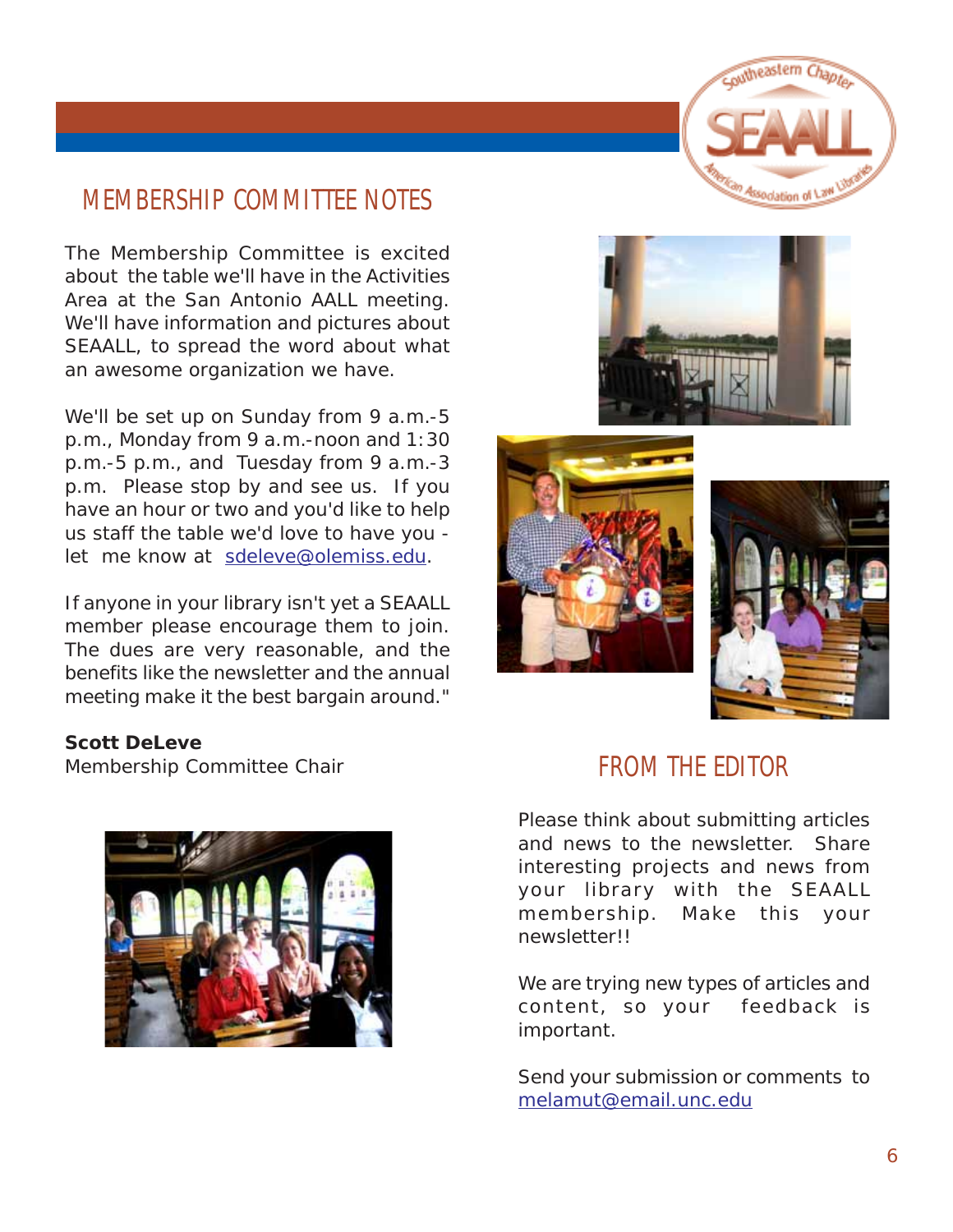

# <span id="page-6-0"></span>**PROPOSED AMENDMENT TO THE ARTICLES OF INCORPORATION TO ESTABLISH A SEAALL COMMUNITY SERVICES COMMITTEE**

At the SEAALL Executive Board Meeting on April 14, 2005, the Board proposed the establishment of a standing committee on Community Services. To establish a standing committee requires the amendment of the Articles of Incorporation. Amending the Articles can be done in one of two ways: approval by two-thirds (2/3) of the members in a mail ballot, or approval by two-thirds (2/3) of the members in a meeting of the chapter.<sup>1</sup> The Executive Board has decided that the following amendment will be on the agenda for the SEAALL Business Meeting and Reception in San Antonio at 5:15 p.m. on Monday, July 18, 2005.

The following proposal is to amend the Articles of Incorporation to include a permanent Community Services Committee:

#### **Article VIII Committees**

There shall be the following standing committees;

- (1) Program
- (2) Membership
- (3) Nominating
- (4) Placement
- (5) Scholarship
- (6) Articles and Bylaws
- (7) Newsletter and Public Relations
- (8) Education and Publications
- (9) Government Relations
- (10) Service to SEAALL
- **(11) Community Services**<sup>2</sup>

The charge of the Committee would be to identify, promote, and carry out nonpolitical volunteer and community service activities.

A Special Committee on Community Services was created by the president with the approval of the Board at the Board Meeting in Montgomery on April 14, 2005. This was done in accordance with the Articles of Incorporation $3$  to serve this function until this amendment can be added to the Articles.

Notice will be given through the *Southeastern Law Librarian* and the SEAALL List.

#### (Footnotes)

<sup>1</sup>*Articles of Incorporation of the Southeastern Chapter of the American Association of Law Libraries, Inc. (As Amended July 12, 1998) Article XII: Amendment of Charter*

<sup>2</sup>*Creation of the Community Services Committee as the Eleventh Standing Committee of SEAALL.*

**Michael J. Petit**, Chair, SEAALL Articles & Bylaws Committee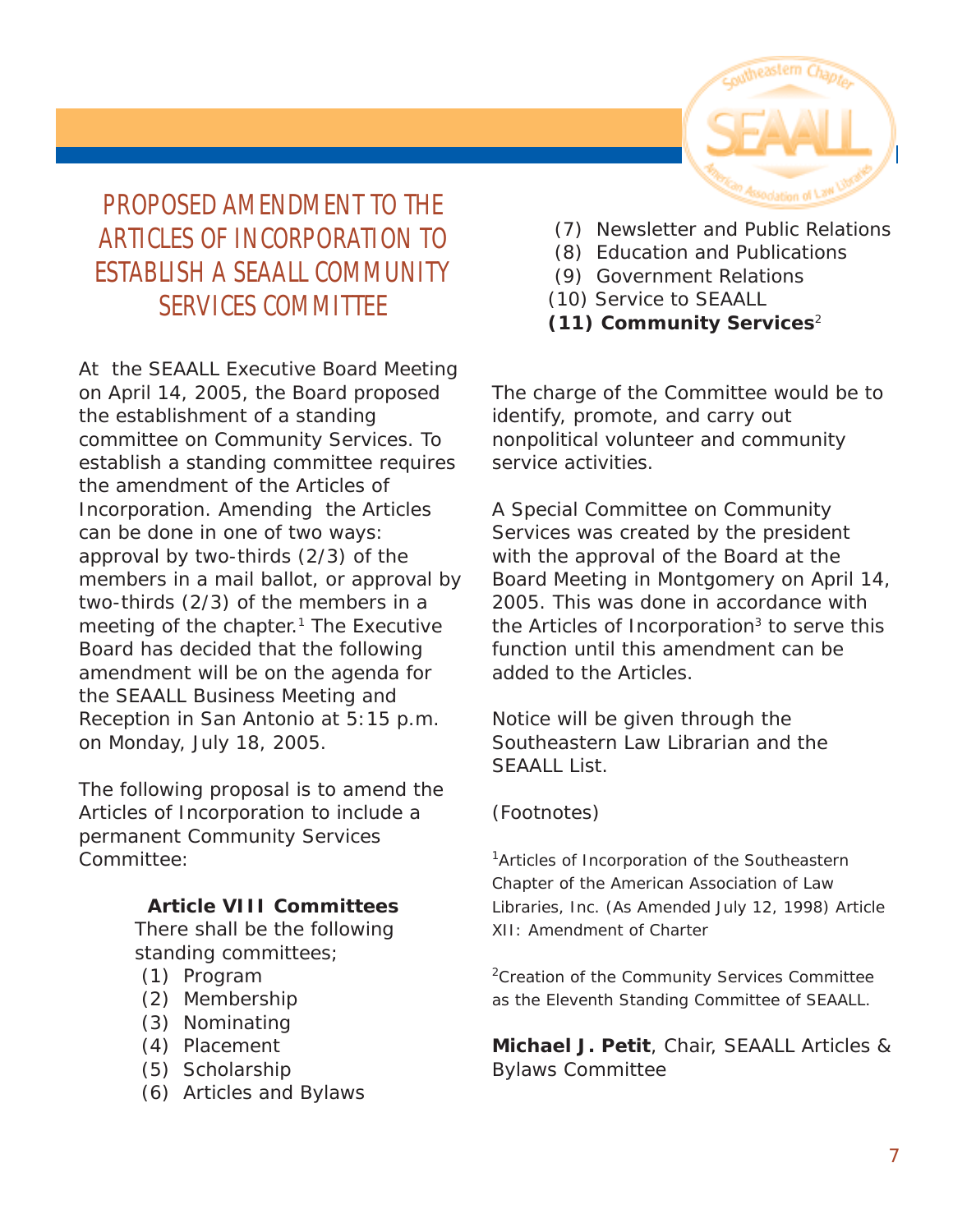

# <span id="page-7-0"></span>**So You Want to Establish an Archives, or, Make Sure You Want What You Ask**

Review of a SEAALL Conference Program

Speaker: **Sally Wiant,** Director of the Law Library and Professor of Law, Washington and Lee University School of Law Library

Sally Wiant presented a lively program on how her library began an archives when the law school was presented with the papers of Washington & Lee alumni Lewis F. Powell, Jr. The University built a building which contains the archive and other offices for the law school. Sally described some of the considerations made in designing the building - security, the halon fire extinguisher system, and the problem of water pipes running in the ceiling of the archive. She also explained the process of selecting an archivist including learning what questions to ask and answers to receive during an interview. Much of the talk focused on the issues to consider when starting an archive: where it would be located, does the material fit within the mission of the organization, how will the collection be accessed, what staff will be needed, how will the archives be organized, and more.

The anecdotes sprinkled into the talk made some of the problems and details more real. Sally was asked to visit widows of W&L alums and ask for donations to the archives. While that was not too much of a problem, maintaining the proper white gloves for that task was difficult. There were donations of some physical items - portrait, chair, etc. that must be cared for. Items are cataloged and organized but because some of the archives are personal papers, they decided that it would not be appropriate for students to assist with this task.

The W&L archives also has papers of some Virginia Legislators, Powell's sister, and W&L professors. To learn more, see [http://](http://lawlibrary.wlu.edu/library/powell/) [lawlibrary.wlu.edu/library/powell/.](http://lawlibrary.wlu.edu/library/powell/)

Submitted by: **Catherine Lemann**, Law Library of Louisiana, Louisiana Supreme Court





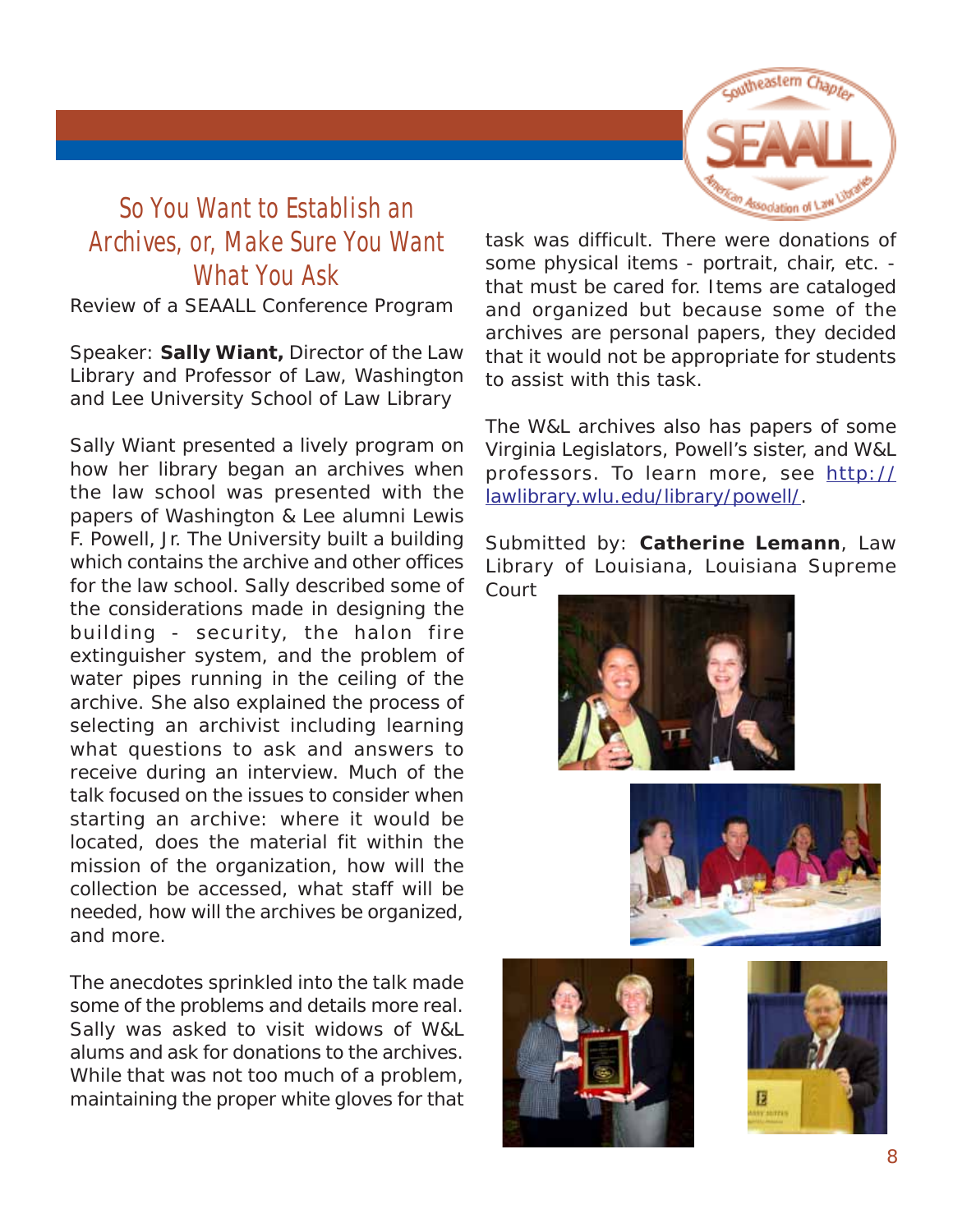

# <span id="page-8-0"></span>**Let's Turn the Tide of Secrecy**

Review of SEAALL Conference Program, "Prying Open the Doors of Government Secrecy"

Speaker: **Mary Alice Baish**, AALL Associate Washington Affairs Representative Moderator: **Terry Long**, Assistant Law Librarian/Government Documents Librarian, Virginia State Law Library

OpenTheGovernment.org was featured in Mary Alice Baish's program at SEAALL, "Prying Open the Doors of Government Secrecy." AALL partnered with 33 organizations working on freedom of information issues to form OpenTheGovernment.org, which works to give the public the information it needs and works to reduce government secrecy. At the website, among the first information the visitor sees is "Concerned that our government keeps from the American public information that we need to make our families safe, secure our country and strengthen democracy, a broad-based set of organizations formed

[OpenTheGovernment.org.](http://openthegovernment.org/) We hope you'll help."

SEAALL President **Pam Deemer** consulted the Board about signing the Statement of Values. The Board asked that the Government Relations Committee study the website and make a recommendation. The Committee was unanimous is approving the signing. Although AALL has signed, SEAALL felt that our signature would be added support.

At the Statement of Values on the website you will find the following words:

 To protect the safety and well-being of our families, homes, and communities; to hold our government accountable; and to defend the freedoms upon which our democracy depends; we, the undersigned individuals and organizations, believe the public has a right to information held by our government.

The American way of life demands that government operate in the open to be responsive to the public, to foster trust and confidence in government, and to encourage public participation in civic and government institutions.

The public's right to know promotes equal and equitable access to government, encourages integrity in official conduct, and prevents undisclosed and undue influence from special interests.

OpenTheGovernment.org seeks to advance the public's right to know and to reduce secrecy in government.

Pay the site a visit: [http://www.openthegovernment.org/](http://openthegovernment.org/) 

Submitted by: **Sally Wambold** University of Richmond Law School Library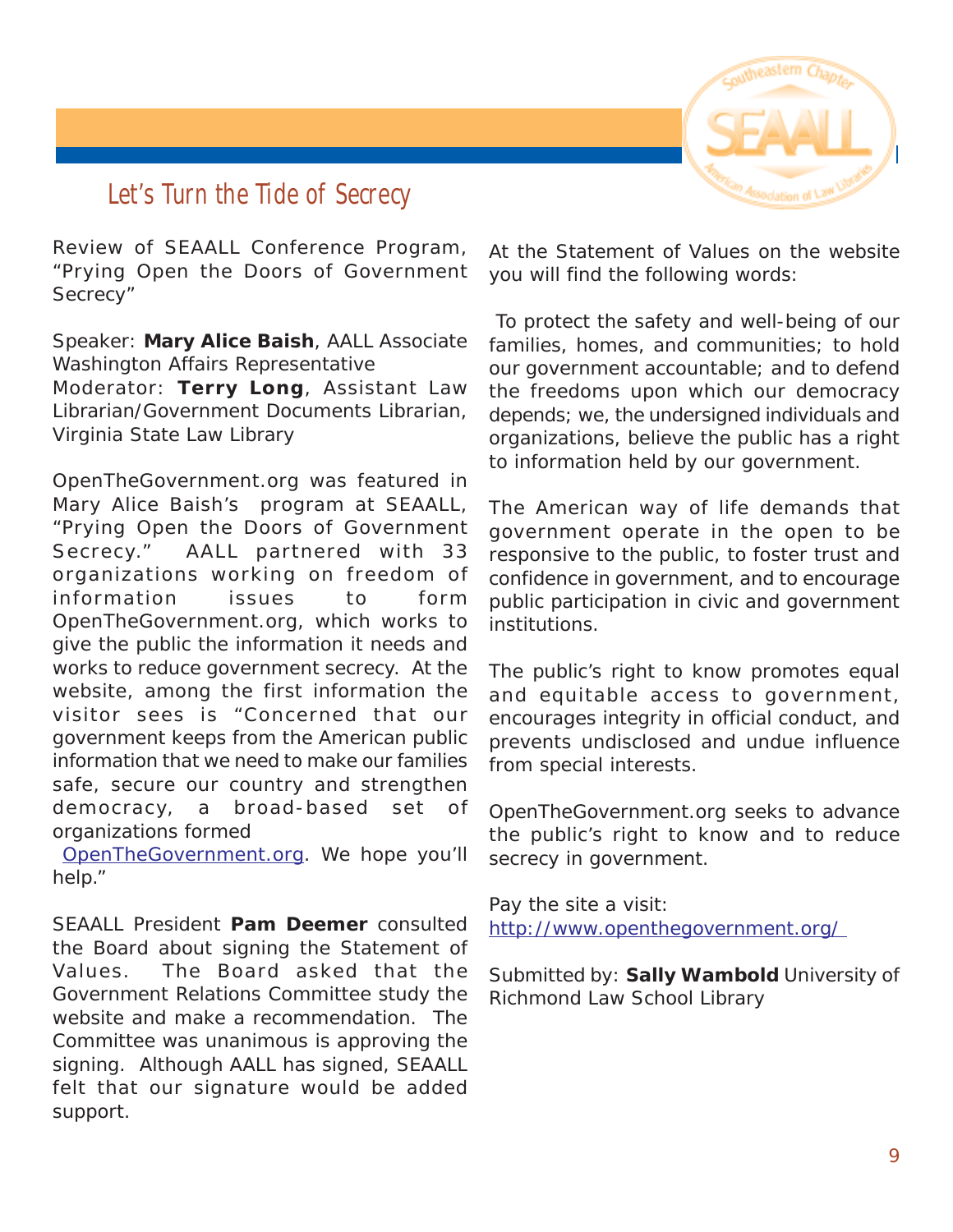

# <span id="page-9-0"></span>**Summary of the Managing Your Manager Program**

Review of SEAALL Conference Program, "Managing Your Manager" Moderator: **Glen-Peter Ahlers**, Associate Dean for Information Services, Barry **University** 

In this program Ahlers emphasized the role communication plays in managing up. When we think of management and supervision, we usually think of a top-down relationship; underlings caught in the web of the good, the bad, and the ugly bosses. But Ahlers took the opposite approach. Although authority is downward, relationship is built on both downward *and* upward communication.

How do you manage the upward communication? Ahlers covered two aspects of upward management: practicing general principles of good relationship communication, and adjusting your communication strategy to the boss's personality type.

First, by observing principles fostering good relationship, the managed can manage the manager. These strategies facilitate good relations and apply across the whole array of manager types. Note your boss's communication style – formal/informal, face to face/phone/email – and speak in his language by mimicking his style. A boss's preference for communicating by email is best managed by using email. Timing is another universal: time your requests for best effect, i.e. after a good meal, not after a contentious meeting. Perhaps above all,

consider in some detail what your boss needs to accomplish, and what you can do to help. Helping the boss achieve her tasks makes both of you look good, and enables the institution to move forward.

Second, you can manage your manager by adapting your communication strategy to the personality type you're dealing with. This branch of this session broke out several different manager personalities and working styles: the ambitious, the action figure, the perfectionist, the procrastinator, the creative thinker, the optimist, and the methodical manager. Ahlers then suggested specific ways of dealing with each type. For example, don't frame an issue to your optimist boss in crisis terms. Instead, frame things positively, such as we-can-do-x-to-solve-y. If your optimist manager makes an unreasonable demand on you, have a discussion about exactly what it will take to accomplish that unreasonable demand. The action figure manager is ever on the go, involved in everything. Manage this person by specifying that you need action on certain priority issues rather than just laying out an undifferentiated array of things that need addressing. And if you end up not getting enough direction, it's OK to ask for clarification.

Managing up, or managing your manager is really about taking note of the boss's issues and managing your own self. It's about the wisdom to change what you can, which is yourself, and to step high around what you can't, which is the landmine boss. Learn the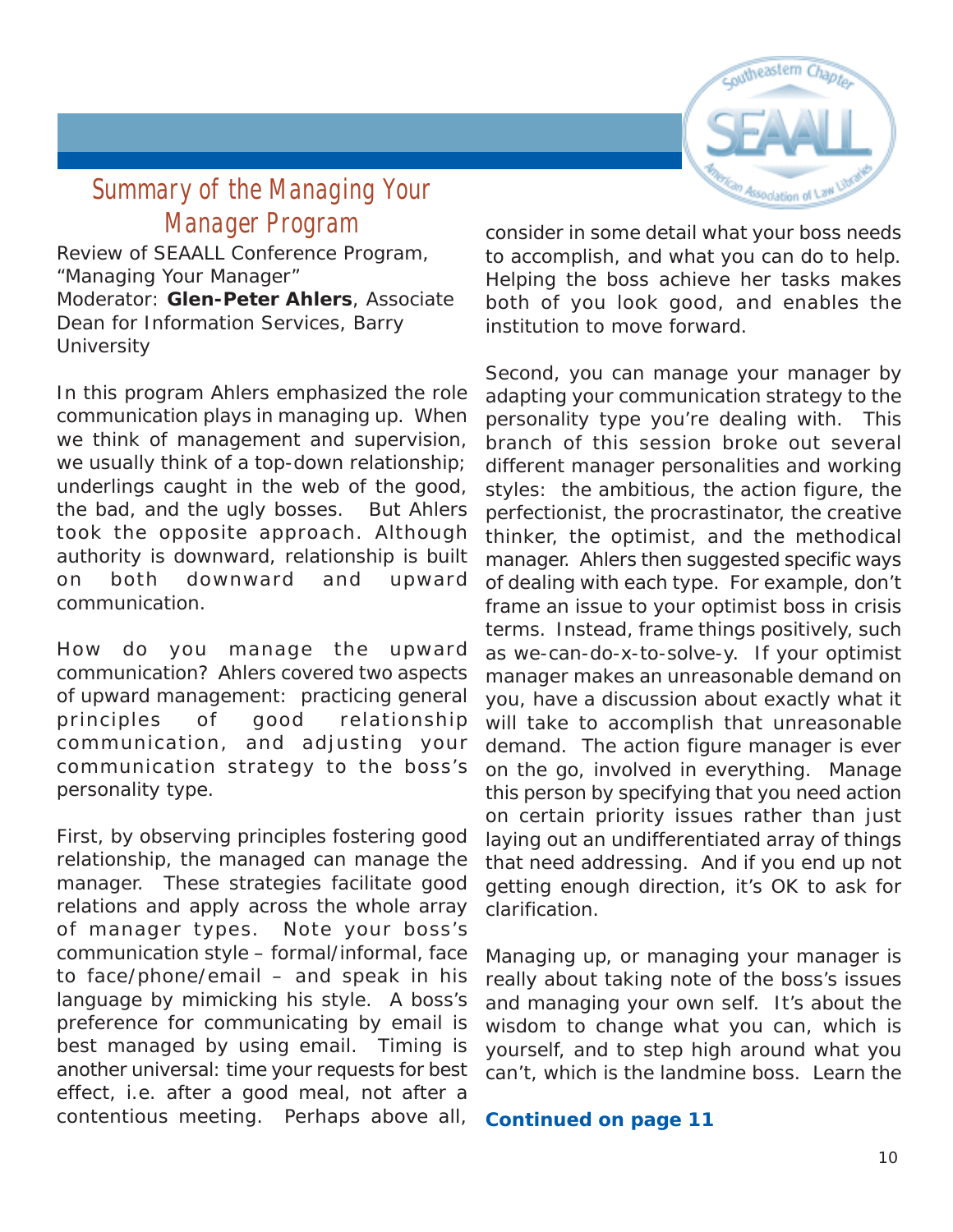

boss's hot buttons, and stay off them! Even if you don't have a landmine boss, your success can be enhanced by conscious choices in relationship building and issue presentation.

Submitted by **Marcia Baker,** Wake Forest University Professional Center Library.

















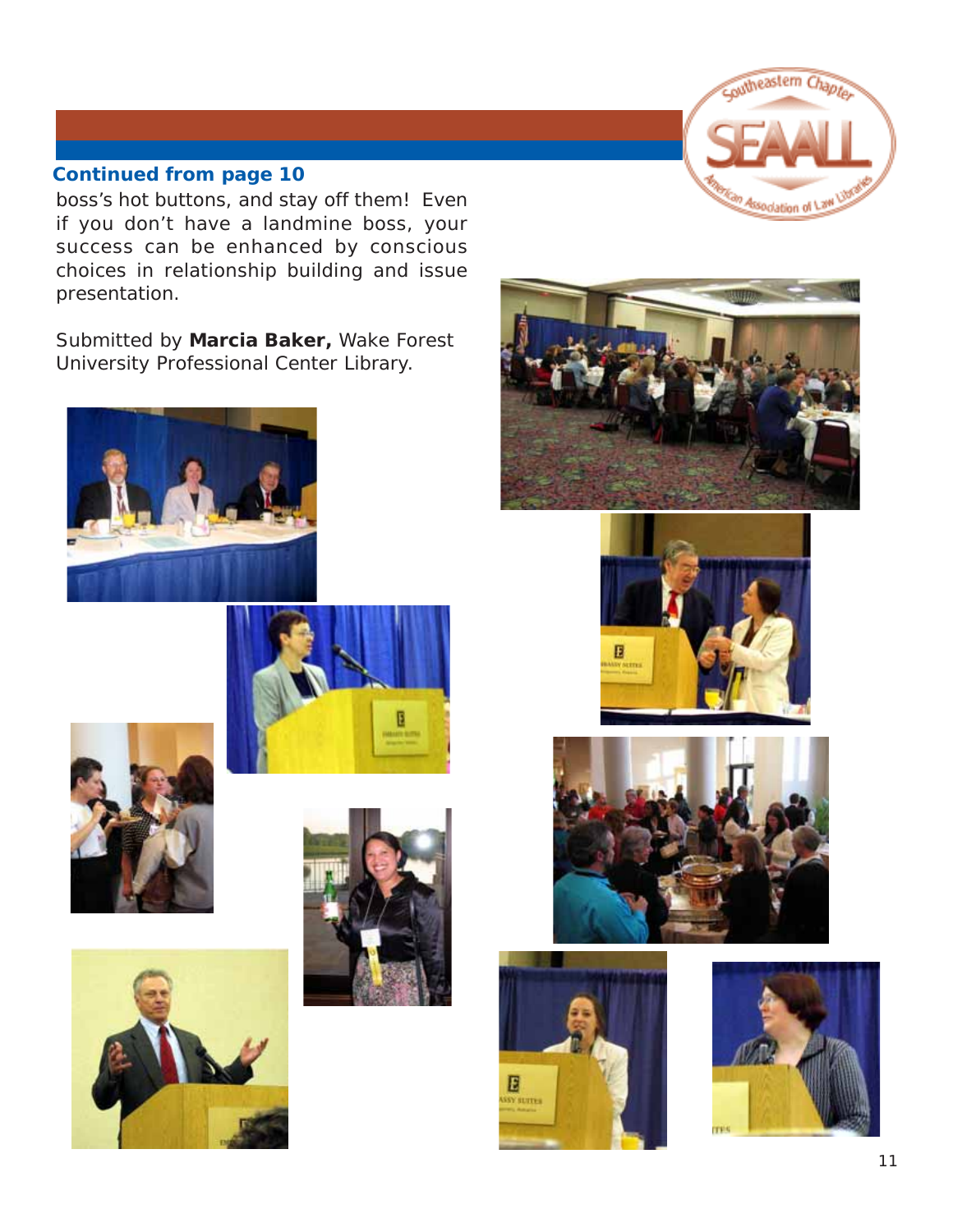

# <span id="page-11-0"></span>**Herding Online Serials: Links, Lists, & Catalogs**

Review of SEAALL Conference Program

Speakers:

**Selden Deemer**, Library Systems Administrator, Emory University

**Linda Tesar**, Technical Services/Systems Librarian

Moderator: **Pam Deemer**, Assistant Law Librarian for Cataloging and Acquisitions Services, Hugh F. MacMillan Law Library, Emory University

**Selden Deemer** spoke first. He introduced the audience to the concept of OpenURLs, which he also called "fat" URLs. The OpenURL looks like a cataloging record. OpenURLs were developed at the University of Ghent and Los Alamos National Laboratories (1998- 2000) and were licensed to Ex Libris for their SFX product. The OpenURL causes metadata about the item sought to be sent to a Link Resolver which is able to find what versions are available and may provide services to the user. Services include full text, abstract or table of contents, document delivery, interlibrary loan, union catalog search, web search, and others.

From 1995-2001, eJournals were managed at Emory by adding an URL to the cataloging record. This method did not work well for Emory. In 1997 the medical library developed an alphabetical list for eJournals. An eJournals Management Working Group selected Serials Solutions in 2002 to furnish information about the eJournals and then the first database of eJournals debuted in December 2002. The catalog records

featured brief cataloging. OpenURL Resolution was the second phase of eJournal management and Emory decided to choose SFX as its vendor. Selden said that maintenance of the eJournal database will never end. New versions of SFX will introduce such services as an article locator and a dynamic eJournal finder. More information is needed about the costs, license terms, and best contacts for questions and consulting. Selden finished his presentation by speaking about the Digital Library Federation Electronic Resource Management Initiative (DLF ERMI). The presentation was thought-provoking and interesting.

**Linda Tesar** then spoke about Online Serials: Links, Lists and Catalogs. Vanderbilt also began managing eJournals by adding URLs to the cataloging records. At first the Law Library (VULL) did not use Serials Solutions, but later decided to use Serials Solutions. VULL helped make the decision to use MarcIt! Part of the herding techniques involved adding URLs, creating Web Lists, using vendor records and vendor records with SFX, and some of these methods or all of them.

Linda then pointed out the pros and cons of the various herding techniques. Adding URLs allows all versions of a title to exist on one record. It allows the user to have access through the catalog. Also, Reference prefers this method. However, it requires constant vigilance to keep the URLs current. This may result in outdated information. And it doesn't allow the reader to browse eJournals easily. On the other hand, web lists keep all the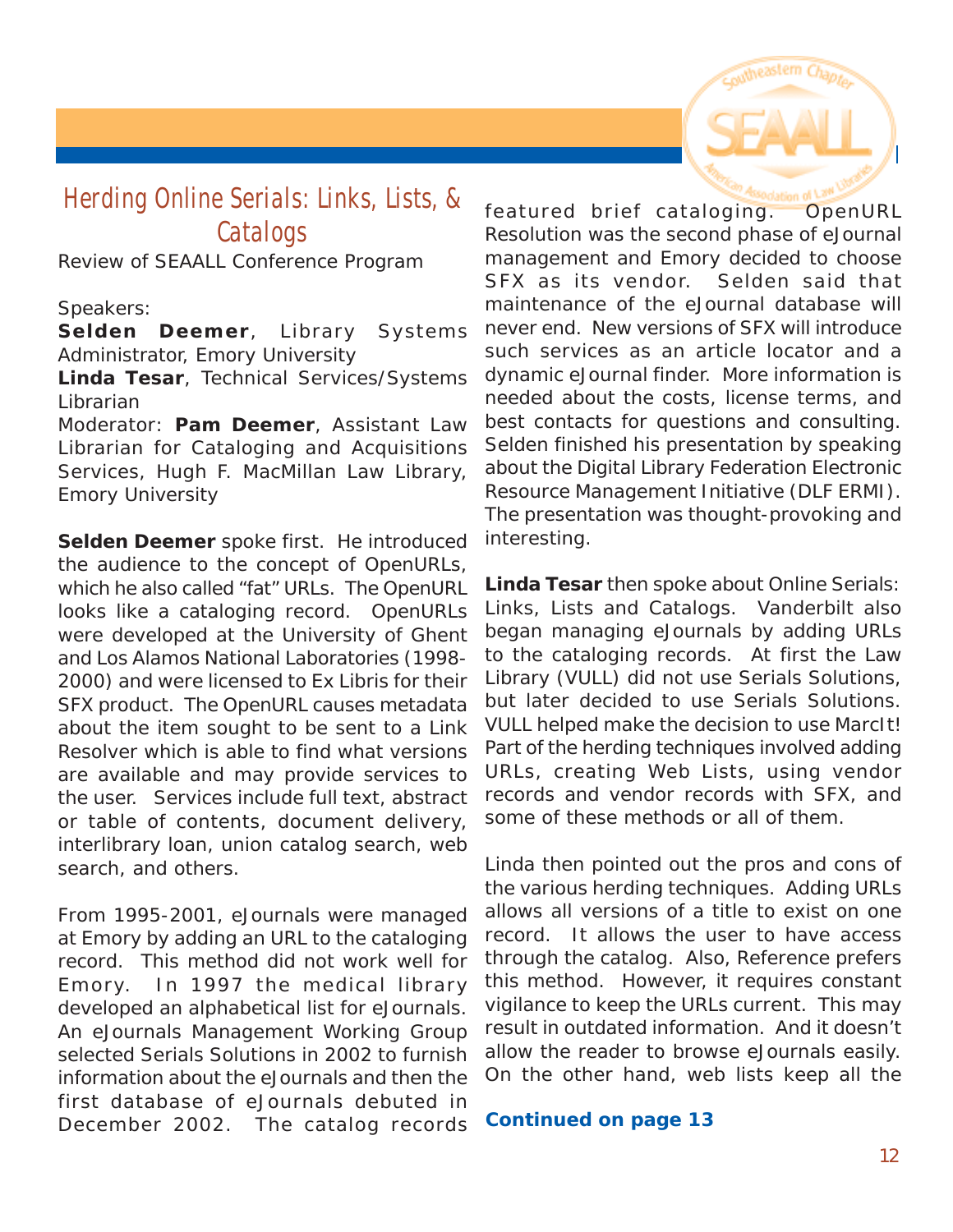eJournals in one place and allow readers to see the scope of holdings and to create lists according to subject. Web Lists can be confusing and do not lend themselves to effective web displays. They detract from traditional resources and provide only title access. Vendor-supplied records place different providers onto a single record. The vendors are responsible for updating the URLs and coverage dates. These records are definitely convenient and timely and they provide access through the catalog. Unfortunately they keep print and online versions in separate records. They might not supply all the records needed and it is difficult to determine what they have omitted. Significant local editing may be necessary with vendor records. The library loses some control. And browsing is not as easy as it is with Web Lists. A combination of vendor records and SFX gives a better display of electronic holdings, it uses the OpenURL, it is extremely convenient, and it links databases to holdings. But, here, too, there are multiple records for print and online versions. Users may not understand what options they have. And it is very difficult to pinpoint record malfunctions.

The two presentations in this program were very complementary and informative. Selden Deemer and Linda Tesar help their audience's attention and gave them much to think about when they need to herd online serials.

Submitted by: **Sally Wambold** University of Richmond Law School Library





coutheastern Chapt

Association of L







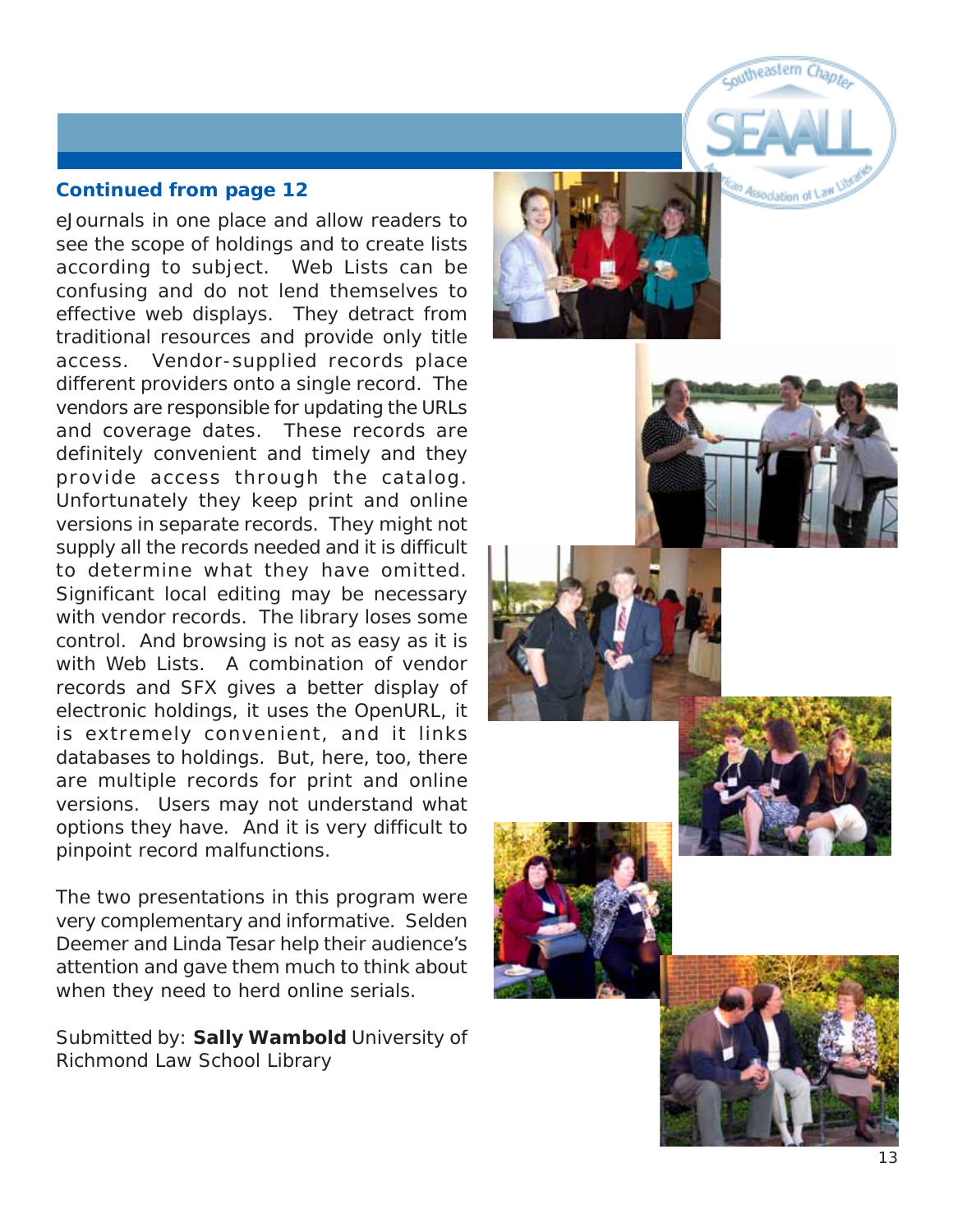

# <span id="page-13-0"></span>**Information Authority and Integrity: Keeping Your Lawyers Out of Trouble**

**Miriam Childs**, Serials/Preservation Librarian, Law Library of Louisiana, Louisiana Supreme Court

**Ann-Marie Berti**, Senior Law Librarian , Ogletree, Deakins, Nash, Smoak and Stewart, PC, Greenville, South Carolina

The program began with a discussion by Miriam about the changes in the materials that are considered authoritative in the courtroom. The environmental changes, in particular increased computer use, publisher consolidation, and the increasing availability of materials on the Internet, have resulted in multiple sources for the same material. There has also been a qualitative change in the legal publishing industry as smaller publishers that historically specialized in the legal materials have been bought by larger, more general, publishers. In addition, multiple citation sources, primarily, but not limited to, Shepard's and Keycite, have become available. The advent of Format Neutral Citation has also changed cognitive authority since legal citation is no longer tied to a paper volume. In some online sources, it is difficult to even determine the actual database being searched.

As a result, there are now questions about what resources to use for citations and where to look for them. Younger attorneys are more likely to use online resources, but Miriam asserted that it is necessary to look to the final audience when determining what sources are to be considered authoritative.

Next, Ann-Marie Berti discussed the changes in legal research she has seen in new attorneys. Older attorneys commonly take their research problem and look at the digests, cases, and Shepard's. New attorneys frequently go straight to their computer, do a natural language search, and then read the editor's summary of the cases that they find. They may not even read the actual case!

Annother difficulty is that some materials cannot be easily found in an online search. A researcher will find different cases searching for "rape" vs. "sexual assault." There is also the question of how much an attorney can reasonably charge for research when using an expensive database. Ann-Marie noted that the citation formats in the Blue Book clearly favor fee-based systems over free Internet sources.

Many new attorneys are heavily using the Internet for research. There are a number of concerns about this approach to legal research including questions of bias on Websites, varying quality of the information available online, and disappearing Internet content. It is possible that an Internet link may be valid today, but long gone by the time a case comes to the appeals stage. It's not a question of print vs. electronic, it's a question of the quality of information. All legal materials are not available online. Fast, bad research does not do anyone any good. Attorneys can do legal research relatively fast in a library if the researcher knows how to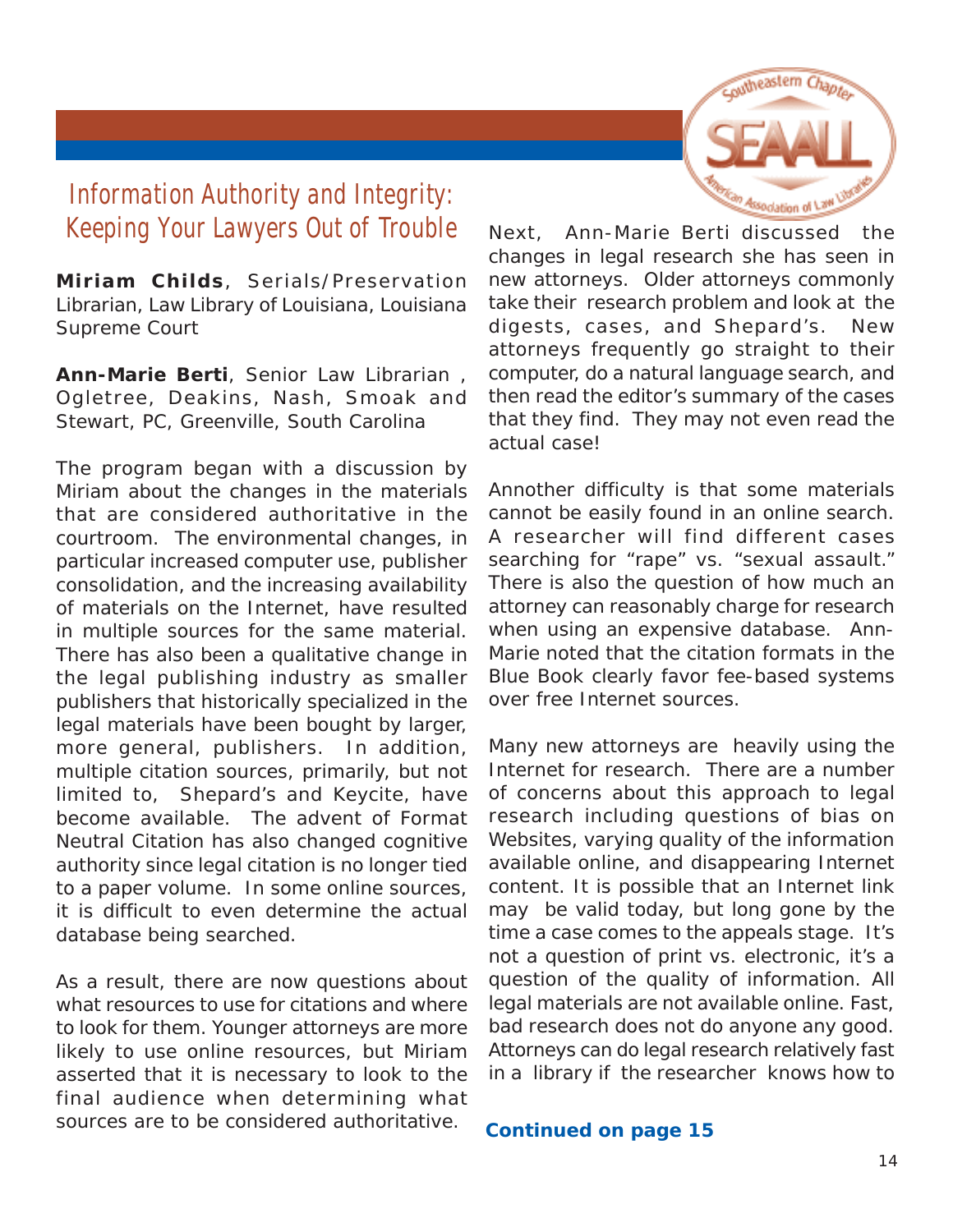

use the books. A researcher can get a quick feel for a new subject area just skimming the table of contents in a treatise or looseleaf.

The presenters provided a good view of problems in this area, but we are a long way from any resolution of the issue.

Submitted by **Steven Melamut**,

Information Services Librarian, University of North Carolina at Chapel Hill









#### **Continued from page 5**

#### **Kentucky**

#### **University of Kentucky**

**Helane Davis** has joined the Alvin E. Evans Law Library as Associate Director/Head of Public Services. Ms. Davis completed her M.L.I.S. (Certificate in Law Librarianship) at the University of Washington in December. In addition to her M.L.I.S., she holds a J.D. from the University of Iowa and a B.A. from Northwestern University. Helane comes to UK from the Seattle University School of Law where she held the position of Publications Coordinator and Librarian. Prior to that, she was the assistant Director of Public Services at Howard University Law Library and held a variety of positions at West Publishing Company over a ten year period.

**Robert K. Whelan** is the new Reference Librarian at Alvin E. Evans Law Library. Mr. Whelan holds a B.S. from Charter Oak State College, both an M.S. in Sociology and M.L.S. from Southern Connecticut State University, and a J.D. from University of Connecticut School of Law. After Bob retired from the New Haven Connecticut Fire Department, he held several Library and Legal Research related positions. He joins UK after having held the Head Reference Librarian position at the State Law Library of Montana for the last two years.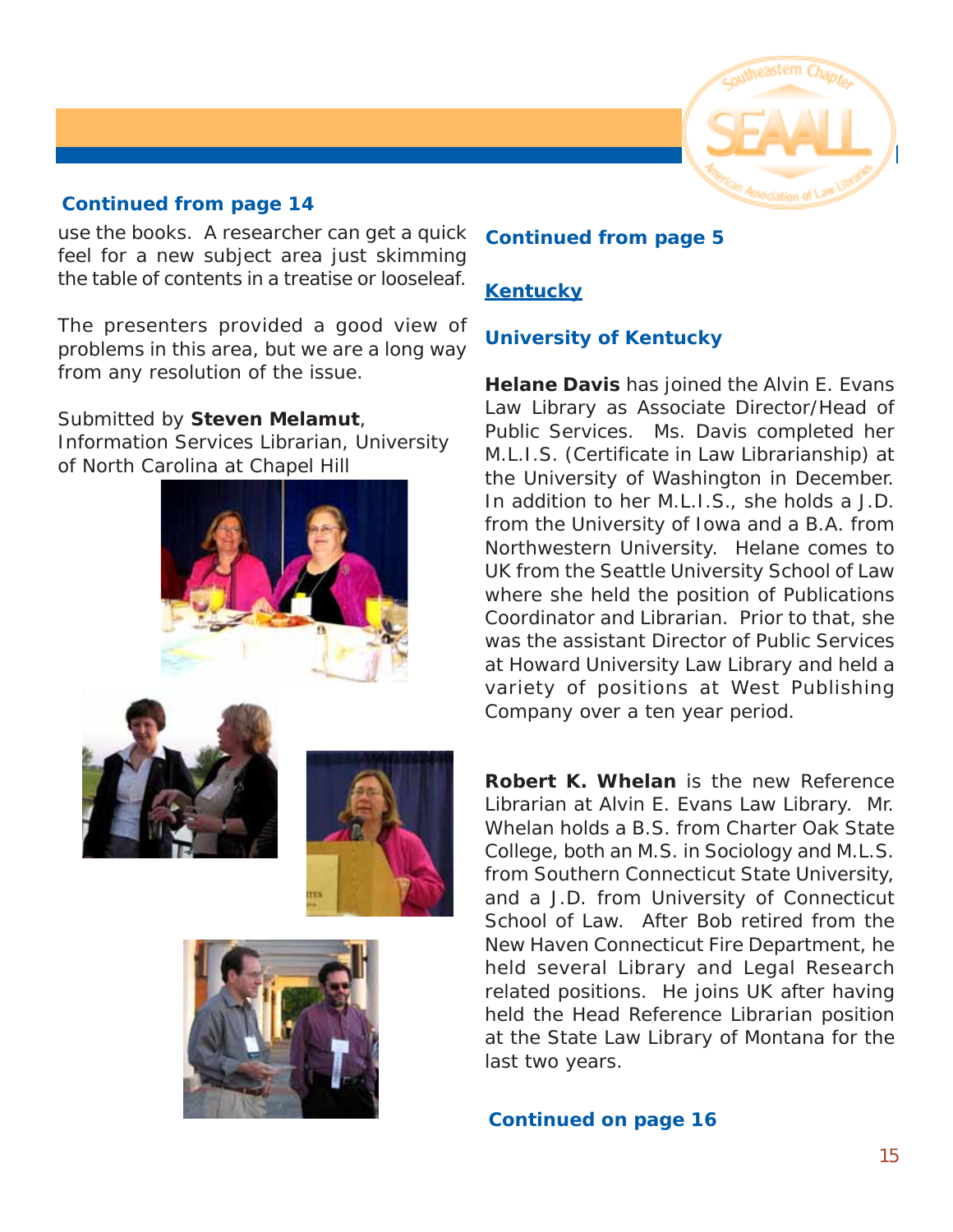#### **Virginia**

#### **Appalachian School of Law Library**

**Rebecca Belcher** was recently promoted to Access Services Librarian at the Appalachian School of Law Library. She received her MLS from the University of Tennessee in May 2005. She has been employed with the Library since August 2000. We congratulate Rebecca on her hard work and her recent promotion.

#### **Washington and Lee University**

U.S. Supreme Court Justice Antonin Scalia spoke at Washington and Lee University on Friday, April 15th. His was the third in the recently established annual Lewis F. Powell distinguished lecture series. Scalia addressed a crowd of about 500 in Lee Chapel, discussing his "originalist" approach to Constitutional interpretation, and answered questions from students and faculty.

#### **West Virginia**

#### **West Virginia Supreme Court of Appeals**

**Kaye L. Maerz** is a new member of SEAALL. Kaye joined SEAALL after accepting the position of State Law Librarian for the Supreme Court of Appeals of West Virginia. In her new position, she directs the operations of the State Law Library in Charleston, WV, as well as manages and supervises 38 circuit law libraries in the state.



In addition, she facilitates training for court and public librarians in ten Legal Research Centers recently established in West Virginia.

 Kaye holds M.L.I.S. and J.D. degrees from Wayne State University in Detroit, Michigan where her most recent position was Director of Technical Services for the Midwest law firm of Dykema Gossett PLLC. Other positions include Manager of the Detroit Metropolitan Bar Association Library, and reference librarian at Detroit College of Law Library and Wayne State University Law Library. She is looking forward to being an active and contributing member of SEAALL.







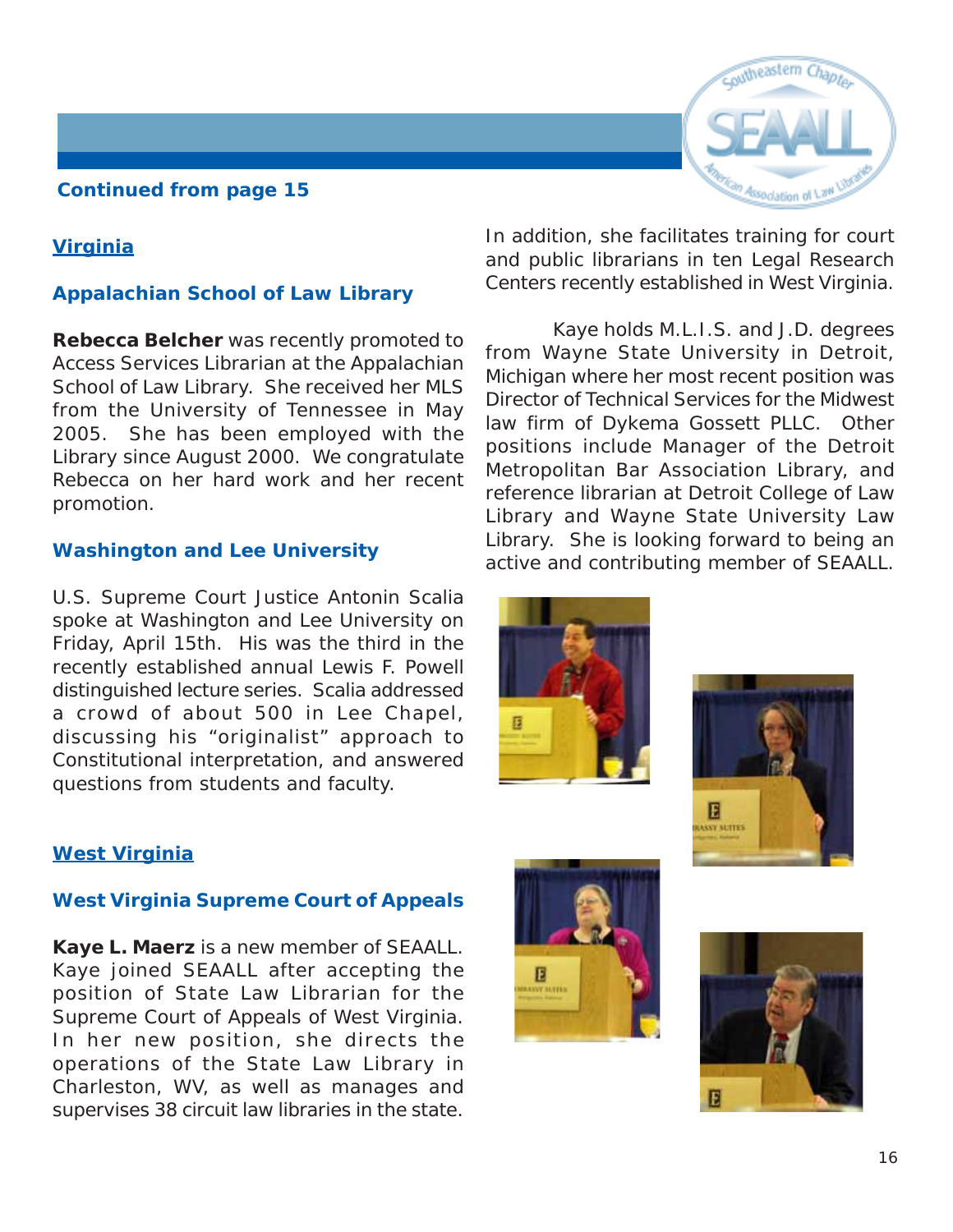

## <span id="page-16-0"></span>**SERVICE TO SEAALL AWARD**

The following was the text of the presentation of the Service to SEAALL Award, April 15, 2005 to **Joyce Manna Janto**:

The Service to SEAALL award was first given in 1989. This year we honor the 17th recipient.

Those selected for the Service to SEAALL Award must meet the following criteria:

\* Candidate must have given special service to the Chapter

\* Candidate must have a sustained record of service to the Chapter

Candidate must have been a Chapter member for at least 5 years

\* Current and immediate past officers are not eligible

In addition to serving as SEAALL President, our recipient has served as member and/or chair of the Program, Articles & Bylaws, Scholarship and Placement Committees of SEAALL. In addition, our recipient has been a speaker numerous times at our conferences and has often served as a program coordinator.

The recipient is active and effective professionally and has contributed her talents on the local, regional and national level, and in each area she has served in leadership positions.

Continuing the proud tradition of SEAALL as the cradle of AALL leadership, our recipient currently sits on the AALL Executive Board. She has served AALL year after year on a variety of committees and chaired many, including Grants, Mentoring, CRIV, Placement, the Annual Meeting Program Committee and Bylaws. In fact, one of her claims to fame is her expertise in bylaws matters.



She has served the Virginia Association of Law Libraries as President and in countless other capacities.

She has taught legal research, professional responsibility and library school courses. She has served on the law school's admissions and curriculum committees, among others.

As a Girl Scout leader, she is her law library's source of Girl Scout cookies. According to an admiring coworker, she has another little known talent - she makes wonderful chocolate mousse that she brings to potlucks and parties.

She is reliable and dedicated, and is always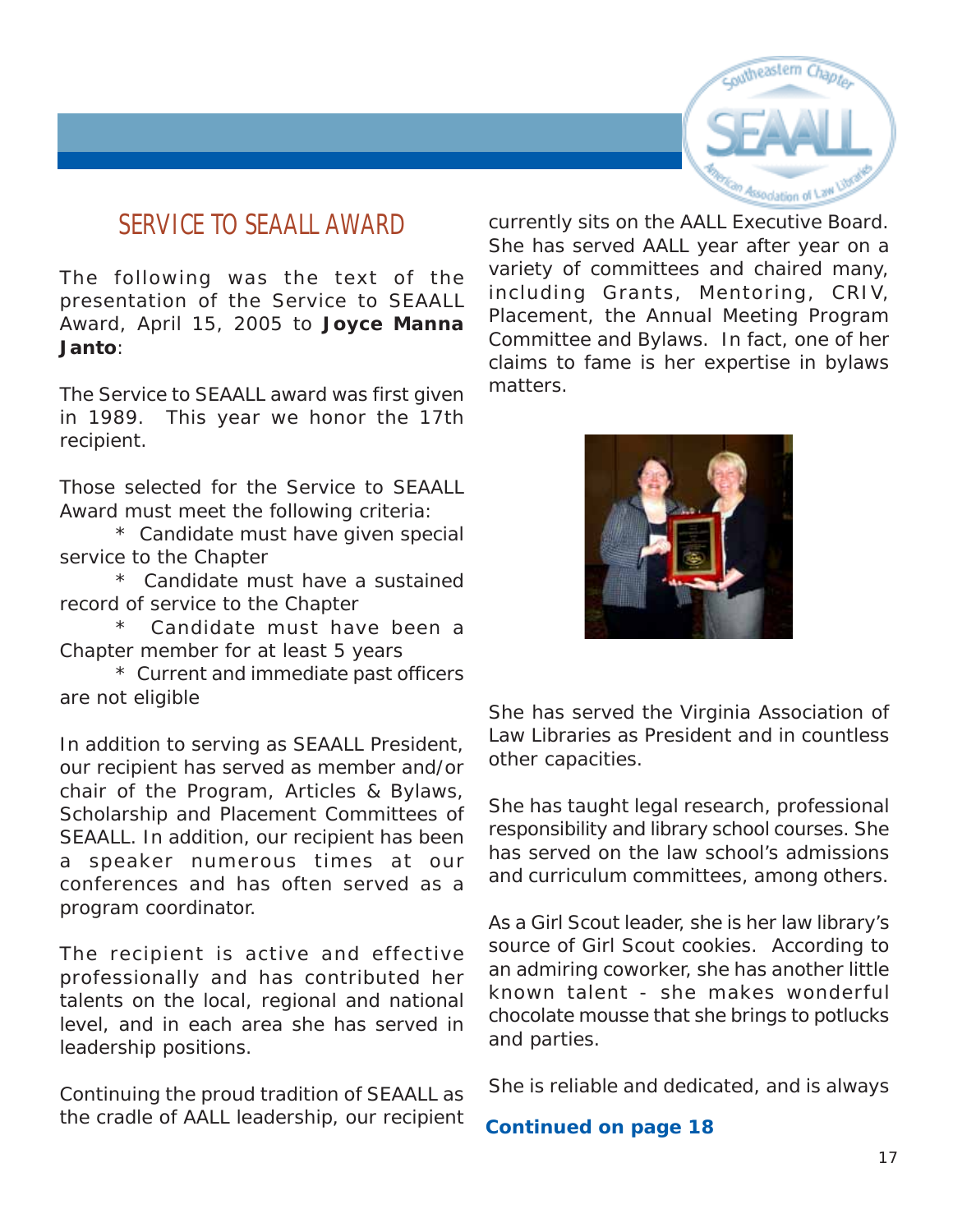<span id="page-17-0"></span>available to her colleagues as a friend and mentor. If you need a job done promptly, thoroughly and well, she's your go-to gal.

In light of her unique service and leadership to our Chapter and the profession, I am very pleased to present the 2005 Service to SEAALL Award to Deputy Law Librarian at the University of Richmond Law Library, JOYCE MANNA JANTO.

Service to SEAALL Committee, **Donna Bausch**, Chair **Nancy Johnson Jim Heller**

# **Service to SEAALL Award Recipients**

1989 Ed Edmonds (Loyola University)

1990 Larry Wenger (University of Virginia)

1991 Carol Billings (Law Library of Louisiana) 1992 Hazel Johnson (North Carolina State University)

1993 Mary Forman (Akerman, Senterfitt & Eidson)

1994 Betty Kern (Law Library of Louisiana) 1995 Timothy Coggins (University of Alabama)

1996 Pam Williams (University of Florida) 1997 Sally Wiant (Washington & Lee)

1998 Ed Schroeder (Florida State University) 1999 Kay Todd (Paul Hastings Janofsky & Walker)

2000 Connie Matzen (Smith Anderson)

2001 Bill Beintema (University of Tennessee)

2002 Sue Burch (University of Kentucky)

2003 Donna Bausch (Norfolk Law Library)

2004 Jim Heller (Wlliam & Mary) 2005 Joyce Manna Janto (University of

Richmond)

coutheastern Chapte Association of La







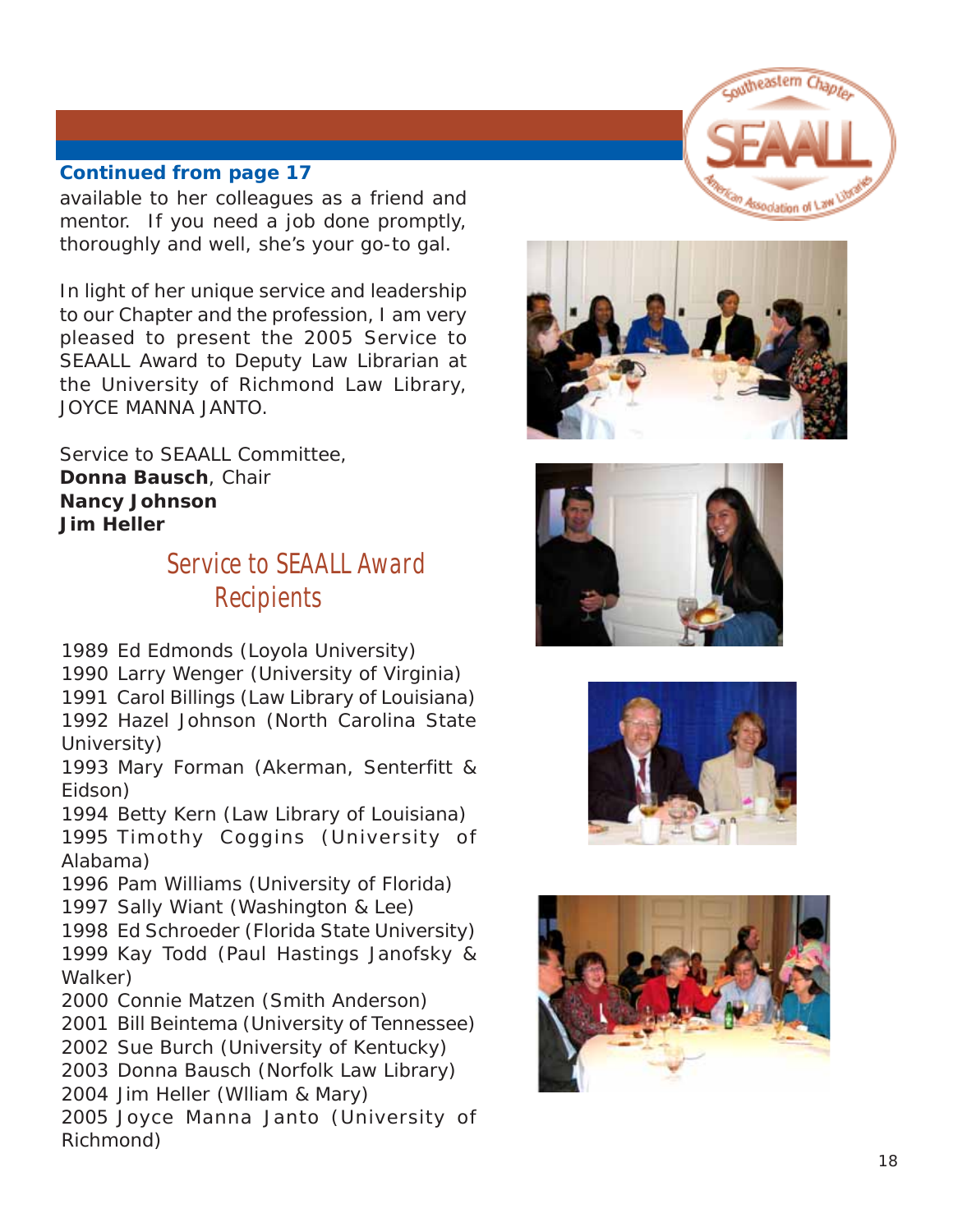# **SEAALL FINANCIAL STATEMENT April 2004-March 2005**

<span id="page-18-0"></span>

| <b>OPENING BALANCE</b>                         | 77,136.92   |
|------------------------------------------------|-------------|
| <b>RECEIPTS</b>                                |             |
| 2004 SEAALL Annual Meeting Registration        | 1,870.00    |
| 2004 SEAALL Annual Meeting Sponsorship         | 4,700.00    |
| Membership Fee (2004-05)                       | 10,900.00   |
| 2005 SEAALL Annual Meeting Registration        | 20,109.00   |
| 2005 SEAALL Annual Meeting Sponsorship         | 11,150.00   |
| <b>Total Receipts</b>                          | 48,729.00   |
| <b>Working Balance</b>                         | 125,865.92  |
| <b>EXPENSES</b>                                |             |
| Jamestown Trip                                 | 31.50       |
| Koozies (Action Specialists)                   | 214.30      |
| Flowers (Virginia Museum of Fine Arts)         | 559.00      |
| Speaker's expenses (4)                         | 1,128.91    |
| Supplies for annual meeting                    | 184.16      |
| <b>SEAALL Award (Plaque)</b>                   | 139.92      |
| Opening Reception (Sun Trust Building)         | 3,360.00    |
| Dinner & Reception (Virginia Museum)           | 11,500.34   |
| Reimbursement (Gifts)                          | 164.29      |
| Nova Southeastern U (Refund-Registration fee)  | 155.00      |
| <b>SEAALL Ballots</b>                          | 289.01      |
| Florida Dept of State (Non-Profit Corp)        | 61.25       |
| Jamestown refund                               | 70.00       |
| James River Bus (Additional payment)           | 10.50       |
| Photocopying                                   | 290.31      |
| Omni Richmond Hotel                            | 18,655.00   |
| Tax preparation: Income tax (2003)             | 350.00      |
| AALL 2004 Annual Meeting Reception             | 1,538.15    |
| Embassy Suites Hotel (Deposit-Montgomery, Al.) | 1,000.00    |
| Lucile Elliot Scholarship                      | 1,800.00    |
| Postage (Membership dues)                      | 289.26      |
| <b>Brochures</b>                               | 320.49      |
| Alabama Shakespeare Festival Tickets           | 2,002.00    |
| Montgomery Biscuits Tickets                    | 350.00      |
| Tax preparation: Income tax (2004)             | 350.00      |
| <b>Total Expenses</b>                          | \$44,813.39 |
| <b>CLOSING BALANCE</b>                         | \$81,052.53 |
| <b>Bank of America CD</b>                      | \$3,333.04  |
| <b>Fidelity Investment</b>                     | \$5,477.10  |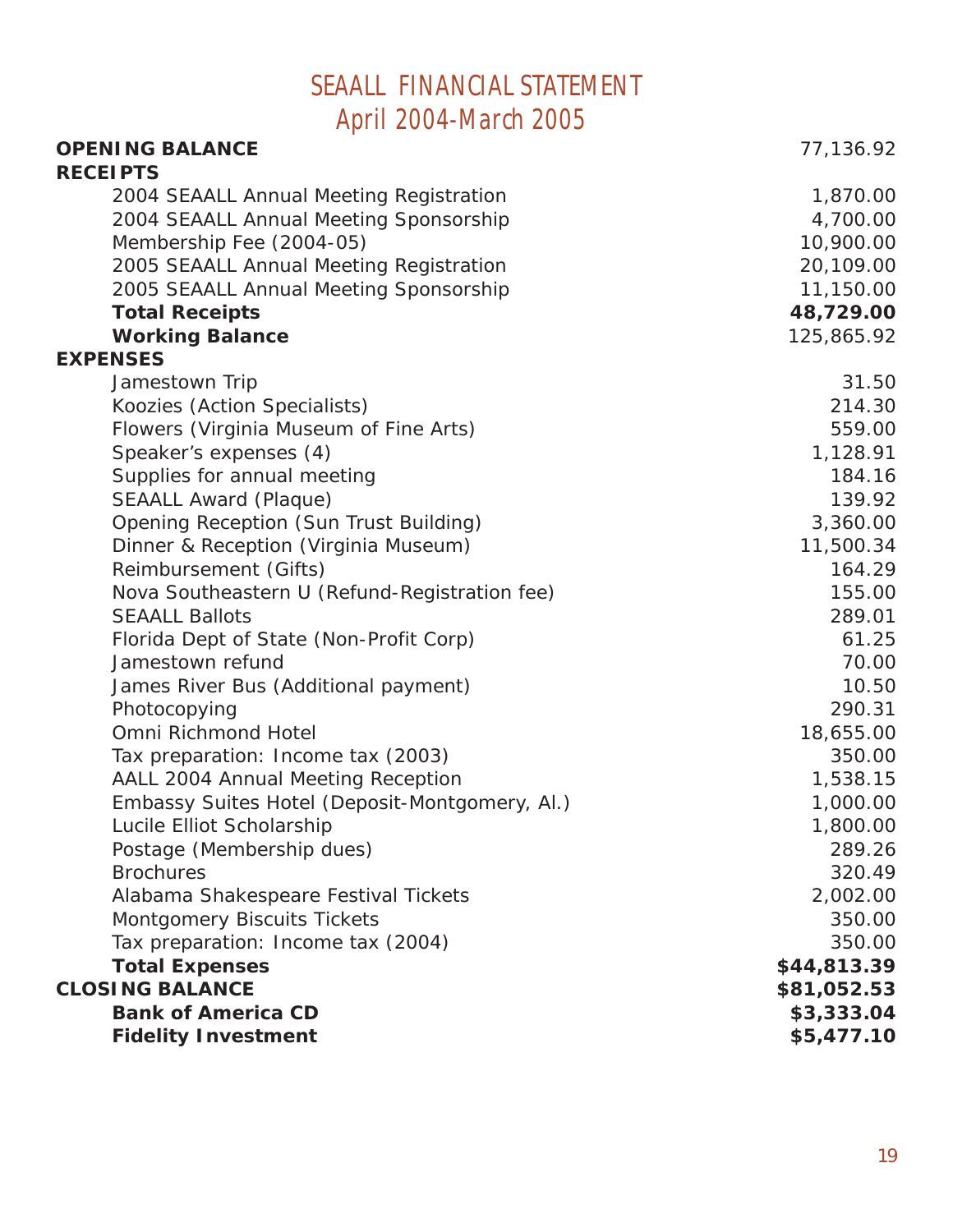# <span id="page-19-0"></span>**SEAALL COMMITTEES 2005-2006**

#### **Articles and Bylaws**

Reviews and revises Chapter articles of incorporation as directed by the Executive Committee.

**Mike Petit**, Washington College of Law Library, American University, **Chair**-I.P.Pres.

**Tim Chinaris**, Appalachian School of Law (until 2006)

Pam Deemer, Hugh MacMillan Law Library, Emory University (Pres.)

**Ismael Gullon, Mercer University Law** Library (until 2007)

**Anne Klinefelter**, University of North Carolina at Chapel Hill Law Library (V-P)

**Nancy Miller**, Coleman Karesh Law Library, University of South Carolina (until 2006)

#### **Education and Publications**

Responsible for the development of publications for the benefit of the Chapter's members; also, responsible for developing SEAALL program proposals for the AALL annual meeting. (2 year term)

**Marie Hamm**, Regent University Law Library, **Chair**

**Julie Kimbrough**, Law Library of Congress (until 2006)

**Carol Billings**, Law Library of Louisiana, Louisiana Supreme Court (until 2007) **Scott Childs**, University of North Carolina at Chapel Hill Law Library (until 2007)

**Nancy Johnson**, Georgia State University College of Law Library (until 2007)

**Lynn Murray**, University of Mississippi Law Library 2007

**Cathy Palombi**, University of Virginia Law Library (until 2007)

**Rebecca Trammell**, University of Kentucky Law Library (until 2007)

#### **Government Relations**

Monitors legislative, regulatory and judicial developments that affect SEAALL, the practice of law librarianship or the creation and dissemination of information for the states in the southeast region of the U.S. This committee keeps the membership informed by print and electronic means. (2 year term)

**Sally Wambold**, University of Richmond School of Law Library, **Chair**

**Deborah Norwood**, Jacob Burns Law Library, George Washington University (until 2006)

**Colleen Williams**, Georgia State University College of Law Library (until 2006)

**Maureen Eggert**, Professional Center Library, Wake Forest University (until 2007)

**Chris Hudson**, Hugh F. MacMillan Law Library, Emory University (until 2007) **Colleen C. Manning**, Florida Coastal School of Law Library and Training Center (until 2007)

**Thomas Walter**, Mississippi College School of Law Library (until 2007)

#### **Local Arrangements**

**Randall Thompson**, Paul M. Hebert Law Center Library, Louisiana State University, **Chair**

**Ajaye Bloomstone**, Paul M. Hebert Law Center Library, Louisiana State University **Charlene Cain**, Paul M. Hebert Law Center Library, Louisiana State University **Georgia Chadwick**, Law Library of Louisiana, Louisiana Supreme Court **Megan Garton**, University of North

Carolina

**Marie Louis**, Southern University Law Library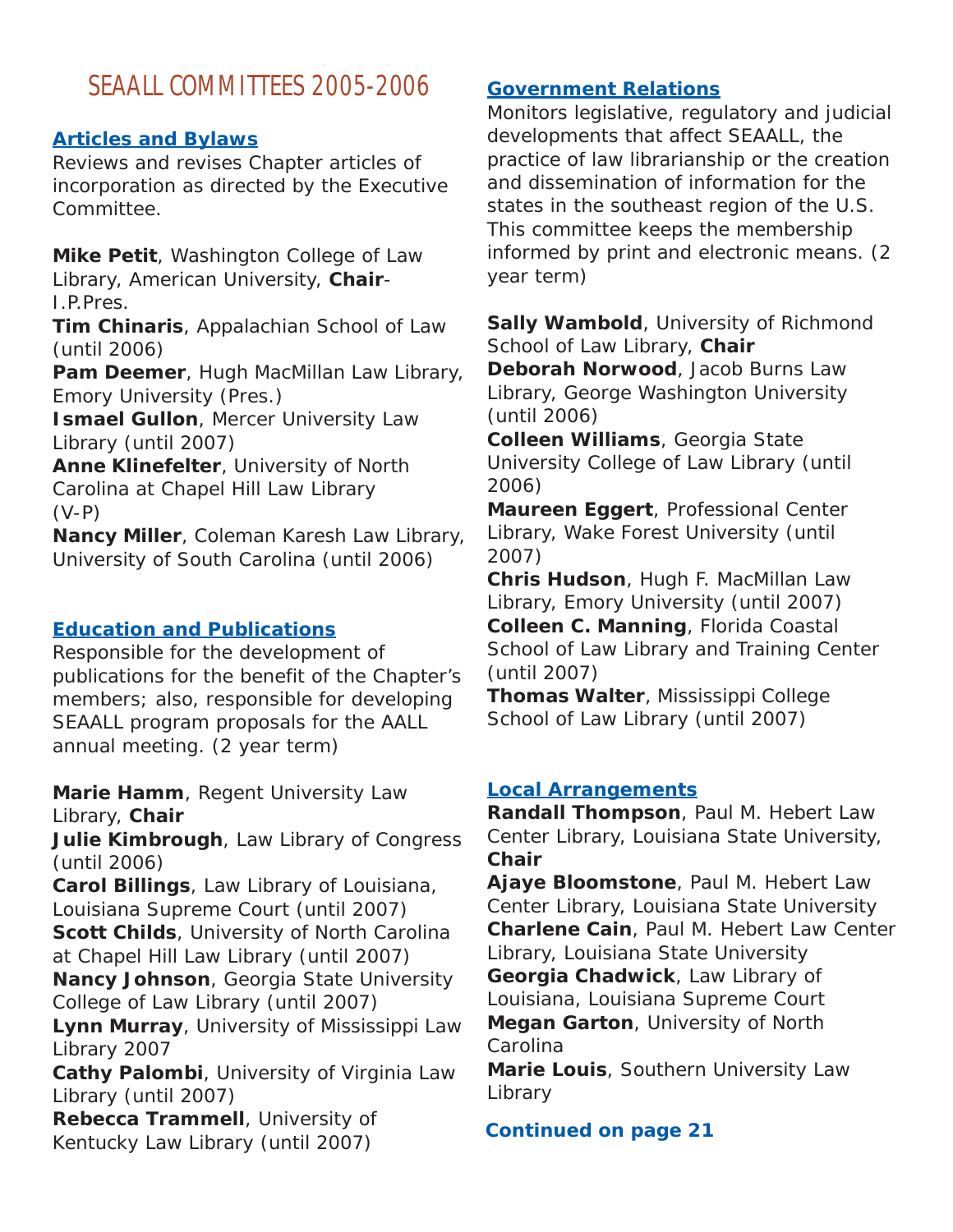#### **Membership**

Promotes chapter membership and vitality within the region, maintains and distributes a biannual membership directory and coordinates activities for new members, retiring members and the organization. (2 year term)

**Scott DeLeve**, University of Mississippi Law Library, **Chair**

**Deborah Jeffries**, North Carolina Central University School of Law Library (until 2006)

**Masako Patrum**, Professional Center Library, Wake Forest University (until 2006)

**Nancy Strohmeyer**, Barry University School of Law Library (until 2006)

**Nancy Adams**, Georgia State University College of Law Library (until 2007)

**Georgia Chadwick**, Law Library of

Louisiana, Louisiana Supreme Court (until 2007)

**Rebekah Maxwell**, Coleman Karesh Law Library, USC Law Center (until 2007) **Amy Osborne**, University of Kentucky Law Library (until 2007)

**Frosty Owen**, Hunton & Williams LLP (until 2007)

#### **Newsletter and Public Relations**

Responsible for the publication of the "Southeastern Law Librarian" four times a year. (2 year term)

**Steve Melamut**, University of North Carolina at Chapel Hill Law Library, **Editor Karen Nuckolls**, College of Law Library, West Virginia University (until 2006) **Linda Sobey**, College of Law Library, Florida A & M University (until 2006) **Dee Wood**, University of Kentucky Law Library (until 2006)

**Gary Yessin**, College of Law Library, Florida A & M University (until 2006) **Marcia Baker**, Professional Center Library, Wake Forest University (until 2007) **Karin Den Bleyker**, Mississippi College (until 2007)

**Catherine Lemann**, Law Library of Louisiana, Louisiana Supreme Court (until 2007)

**Etheldra Scoggin**, Loyola University School of Law Library (until 2007)

#### **Nominations**

**Donna Bausch**, Norfolk Law Library, **Chair**

**Carol Avery Nicholson**, University of North Carolina at Chapel Hill Law Library **Linda Sobey**, College of Law Library, Florida A & M University

#### **Placement**

Communicates the availability of new positions in the southeast; also, responds to potential employers with information about SEAALL members who are interested in new employment opportunities. (2 year term)

**Eileen Santos**, Howard University Law Library, **Chair** (until 2006) **Maureen Cropper**, Baton Rouge, LA **Margaret Milam**, Washington College of Law Library, American University (until 2006)

**Randall Thompson**, Paul M. Hebert Law Center Library, Louisiana State University (until 2006)

**Glen-Peter Ahlers**, Barry University School of Law Library (until 2007) **Joy Hanson**, Duke University School of Law (until 2007)